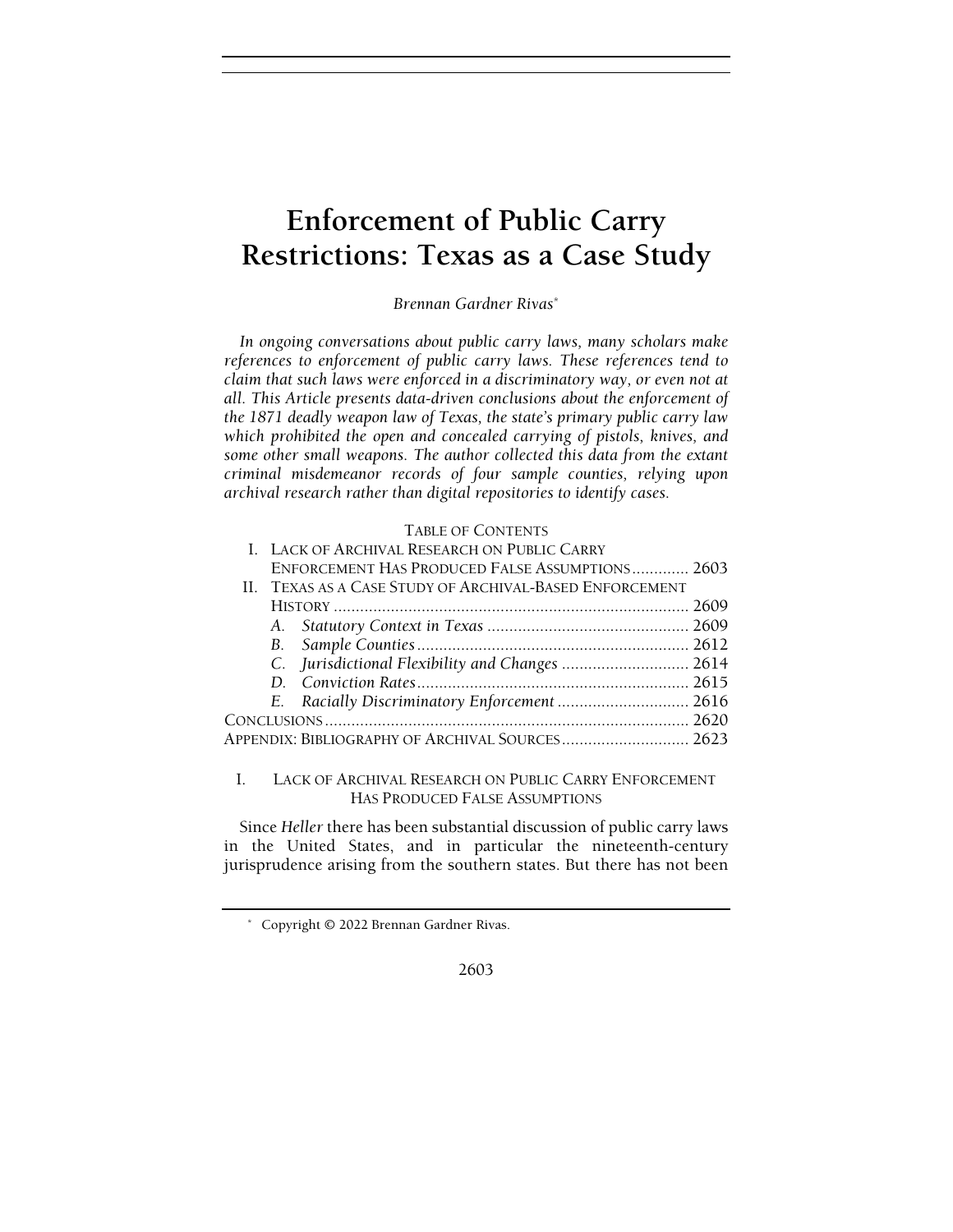much talk of enforcement. In 1983, Raymond G. Kessler theorized that during times of political crises, firearm regulations "can be selectively enforced against those perceived to be a threat to government."1 He rested his assertions on a 1979 article whose authors inferred that, since handgun permit laws display "prejudice" toward drug users, "former mental patients," and felons, "enforcement practices are likely to be worse."2 Stephen P. Halbrook in 1989 speculated that Texas Democrats retained a public carry law enacted by their Republican enemies simply because "those in power could selectively enforce this act against political opponents or selected ethnic groups."3 But it did not take long for writers to make the leap from theorizing about potentialities to pulling up supposed instances of such discriminatory enforcement. In 1990, a sociologist named Brendan F. J. Furnish claimed that the pages of the New York Times from 1911 to 1913 show that seventy percent of those arrested under the Sullivan Act were Italian.4 Just a few years later, Clayton Cramer — in an article so riddled with falsehoods that it ought not be cited by a federal circuit judge — argued that the entire secret purpose behind postbellum, race-neutral public carry laws was the systematic and racially motivated disarming of African Americans.<sup>5</sup> Such claims have been repeated, republished, and assumed to be true.<sup>6</sup>

<sup>3</sup> See Stephen P. Halbrook, The Right to Bear Arms in Texas: The Intent of the Framers of the Bills of Rights, 41 BAYLOR L. REV. 629, 662 (1989).

<sup>4</sup> Brendan F. J. Furnish, The New Class and the California Handgun Initiative: Elitist Developed Law as Gun Control, in THE GUN CULTURE AND ITS ENEMIES 133 (William R. Tonso ed., Second Amend. Found. 1990).

<sup>5</sup> Clayton E. Cramer, The Racist Roots of Gun Control, 4 KAN. J.L. & PUB. POL'Y 17, 20-21 (1995).

<sup>&</sup>lt;sup>1</sup> Raymond G. Kessler, Gun Control and Political Power, 5 LAW & POL'Y Q. 381, 381 (1983).

<sup>2</sup> DAVID T. HARDY & KENNETH L. CHOTINER, RESTRICTING HANDGUNS: THE LIBERAL SKEPTICS SPEAK OUT 209-11 (Don B. Kates, Jr. ed., 1979). Hardy and Chotiner cite as evidence for this assertion the racially disproportionate arrests in Massachusetts (statewide) and Chicago near the time of their writing. Recent scholarship from critical race studies calls into question this kind of facile analysis, which mistakes correlation for causation and underplays the extent of structural racism within the American justice system. See infra note 40.

<sup>6</sup> See, e.g., Robert J. Cottrol & Raymond T. Diamond, "Never Intended to Be Applied to the White Population": Firearms Regulation and Racial Disparity - The Redeemed South's Legacy to a National Jurisprudence?, 70 CHI.-KENT L. REV. 1307 (1995) [hereinafter Never Intended to Be Applied to the White Population] ("The model of gun control that emerged from the redeemed South is a model of distrust for the South's untrustworthy and unredeemed class, a class deemed both different and inferior, the class of Americans of African descent."); Robert J. Cottrol & Raymond T. Diamond, The Second Amendment: Toward an Afro-Americanist Reconsideration, 80 GEO. L.J. 309 (1991) [hereinafter Afro-Americanist Reconsideration] ("[T]he purpose of [twentieth century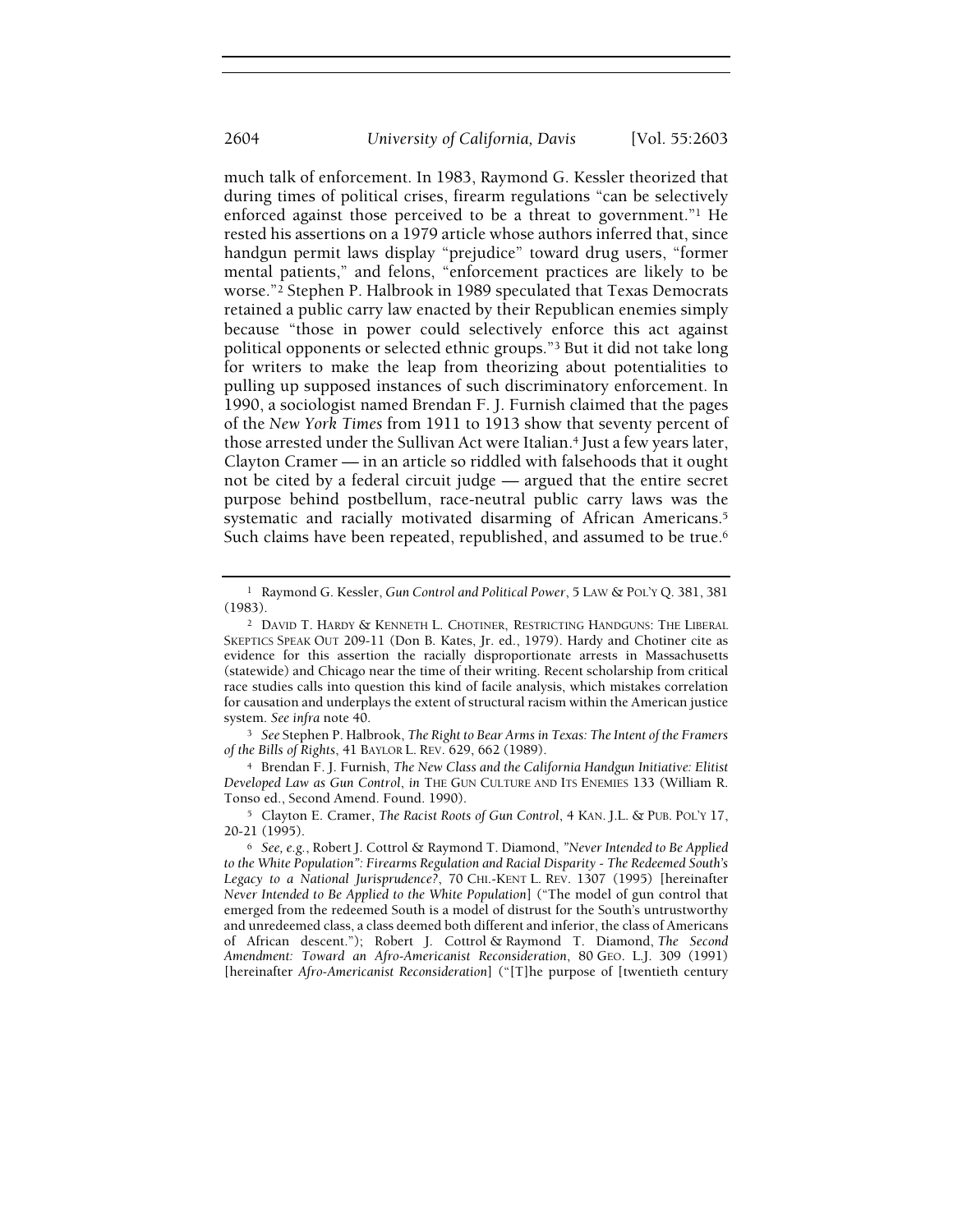Taking these works at face value, critical race theorists and ethnic studies scholars have marshalled the idea of selective enforcement against minorities into a growing historiography on the contours of racism and gun policy across American history — much of it predicated upon the false assumption that gun laws were enacted with racist ends in mind, and enforced in a racially discriminatory way as a matter of consistent-yet-unspoken policy by law enforcement officials.7 The only substantive rebuttal to these arguments that I have seen so far (aside from my own research) has come from Patrick Charles, who found the anti-immigrant accusations surrounding the Sullivan Act's enforcement to be wildly inaccurate.<sup>8</sup>

There is another false assumption regarding the enforcement of public carry laws — incompatible with the one I just described — which holds that these statutes went largely unenforced. This is an amusing claim because the state appellate cases cited by Heller and addressed in Young came from somewhere; each one began with an arrest, and it stands to reason that for each case appealed there were far more that were not. Sadly, an over-reliance upon digitized newspaper collections, which only represent a small fraction of the publications that circulated in the nineteenth century, gives the impression that public carry laws were not enforced simply because few cases were reported in the news. In fact, the only place where a researcher might hope to find evidence of misdemeanor law enforcement is in county archival records — a place where it seems few people have looked.

If these common assumptions drive some researchers to examine and rebut them, new roadblocks emerge. In his dissent in Young, Judge O'Scannlain asserts that, even if these public carry laws were enforced,

gun control statutes in the South] . . . like that of the gun control statutes of the black codes, was to disarm blacks.").

<sup>7</sup> Brennan Gardner Rivas, Strange Bedfellows: Racism and Gun Rights in American History and Current Scholarship, in NEW HISTORIES OF GUN RIGHTS AND REGULATION: ESSAYS ON THE PLACE OF GUNS IN AMERICAN LAW AND SOCIETY (Joseph Blocher & Jake Charles eds., Oxford Univ. Press) (forthcoming 2022) (manuscript at 1-2) (on file with authors); Patrick J. Charles, Racist History and the Second Amendment: A Critical Commentary, 43 CARDOZO L. REV. (forthcoming Mar. 2022) (manuscript at 1-2), https://papers.ssrn.com/sol3/papers.cfm?abstract\_id=3897310 [https://perma.cc/DCT4- XFM4].

<sup>8</sup> Where Furnish claimed 70% of defendant surnames listed in the pages of the New York Times were Italian, Charles found only 27-30%. Nearly a third (43 of 132) of the defendants had no name listed at all. Patrick J. Charles, A Historian's Assessment of the Anti-immigrant Narrative in NYSRPA v. Bruen, DUKE CTR. FOR FIREARMS L.: SECOND THOUGHTS BLOG (Aug. 4, 2021) https://firearmslaw.duke.edu/2021/08/a-historiansassessment-of-the-anti-immigrant-narrative-in-nysrpa-v-bruen/ [https://perma.cc/N8GU-24MV].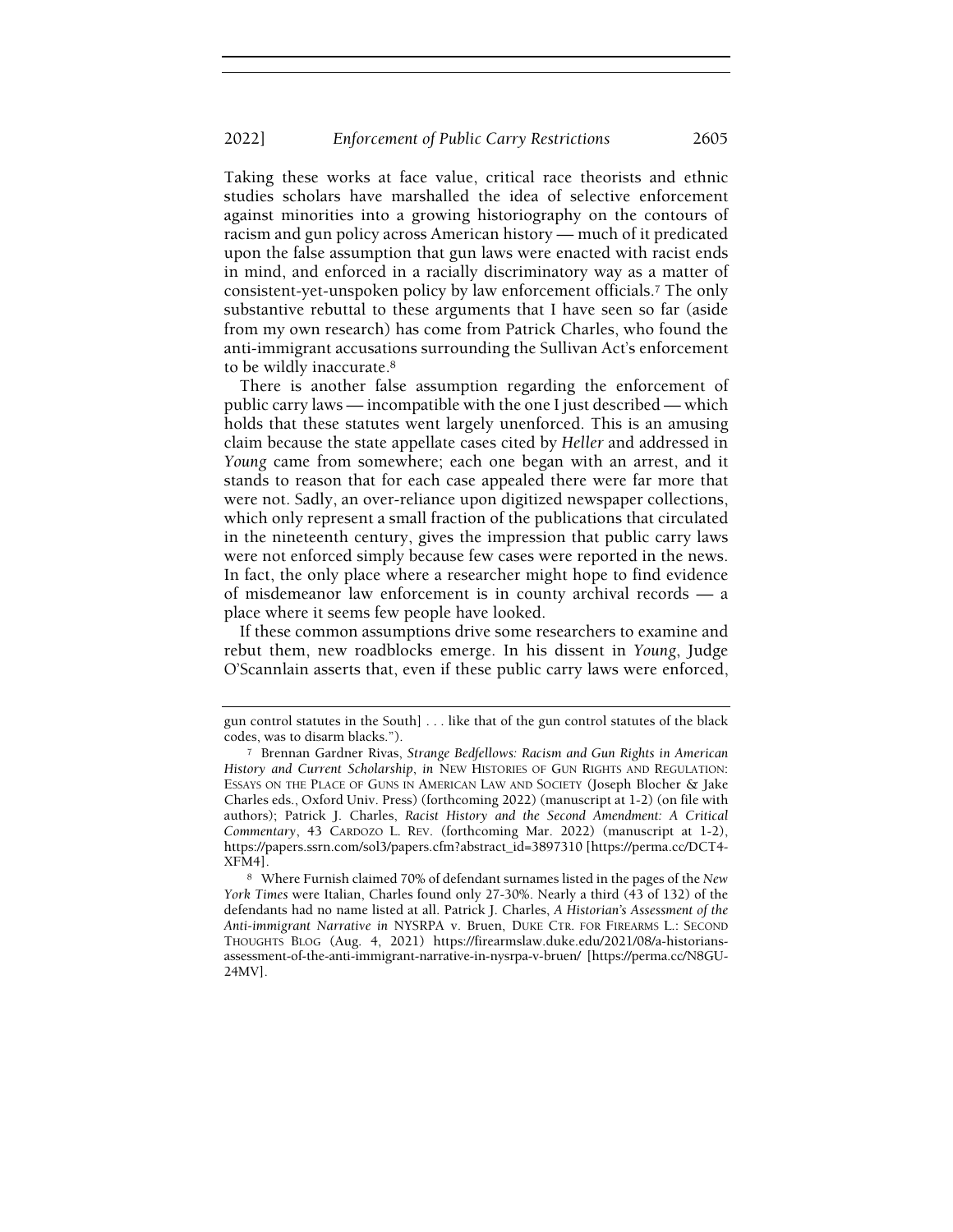they evaded constitutional scrutiny under the Second Amendment.<sup>9</sup> Beyond that, he argues, misdemeanors and sureties were inconsequential and akin to traffic violations in terms of their constitutional significance.10 This line of argument would have us ignore enforcement history altogether as irrelevant to the constitutional issue at hand.

I will rebut these mutually incompatible claims of selective enforcement, non-enforcement, and enforcement irrelevancy, and discuss the results of my data-driven, archival exploration into the enforcement of the public carry laws of Texas.

The least compelling of these claims are the ones concerning irrelevancy which Judge O'Scannlain raised. To the first challenge, regarding constitutional scrutiny, of course this is an impossible request of nineteenth-century jurists whose education and professional consensus instructed them that the Second Amendment was irrelevant to police-based public carry laws enacted at the state level; we should not hold it against them that they did not foresee Heller, particularly when that decision claims to speak for a "consensus" from the past.<sup>11</sup> To Judge O'Scannlain's second point, that misdemeanors and sureties are constitutionally inconsequential, I will acquiesce that inferior courts today are consigned to traffic violations; but the kinds of criminal cases which they used to handle have been relocated to higher, constitutionally consequential courts. Rather than focus on the jurisdiction in which a crime is prosecuted, we should focus on the law in question. The fact that historic public carry laws are the subject of such great controversy before the court today only underscores their constitutional significance, misdemeanors though they may have been.

<sup>9</sup> Young v. Hawaii, 992 F.3d 765, 857 (9th Cir. 2021) (en banc) (O'Scannlain, J., dissenting).

<sup>10</sup> Id. at 845 (O'Scannlain, J., dissenting).

<sup>&</sup>lt;sup>11</sup> The Duke decision from Texas indeed engaged in constitutional scrutiny, even going so far as to explain quite clearly that the entire matter was "settled law" that the Bill of Rights was "intended to be limitations on the power of the government of the thirteen States, and not on the powers of the State governments," and "has been long regarded as the settled construction in the Supreme Court of the United States." State v. Duke, 42 Tex. 455, 457 (1875). The statute in question, one which I will talk in more detail about, is as close to a ban on public carry of pistols and knives as any state dared venture during the Gilded Age; in fact, it was so sweeping in its effect that I called it a ban in my own dissertation. But the court at that time saw it, not as a ban on weapons in public, but as "nothing more than a legitimate and highly proper regulation of their use." Id. at 459. Two decades later, in another case arising from this Texas law, the U.S. Supreme Court held that "it is well settled that the restrictions of these [Second and Fourth] amendments operate only upon the federal power, and have no reference whatever to proceedings in state courts." Miller v. Texas, 153 U.S. 535, 538 (1894).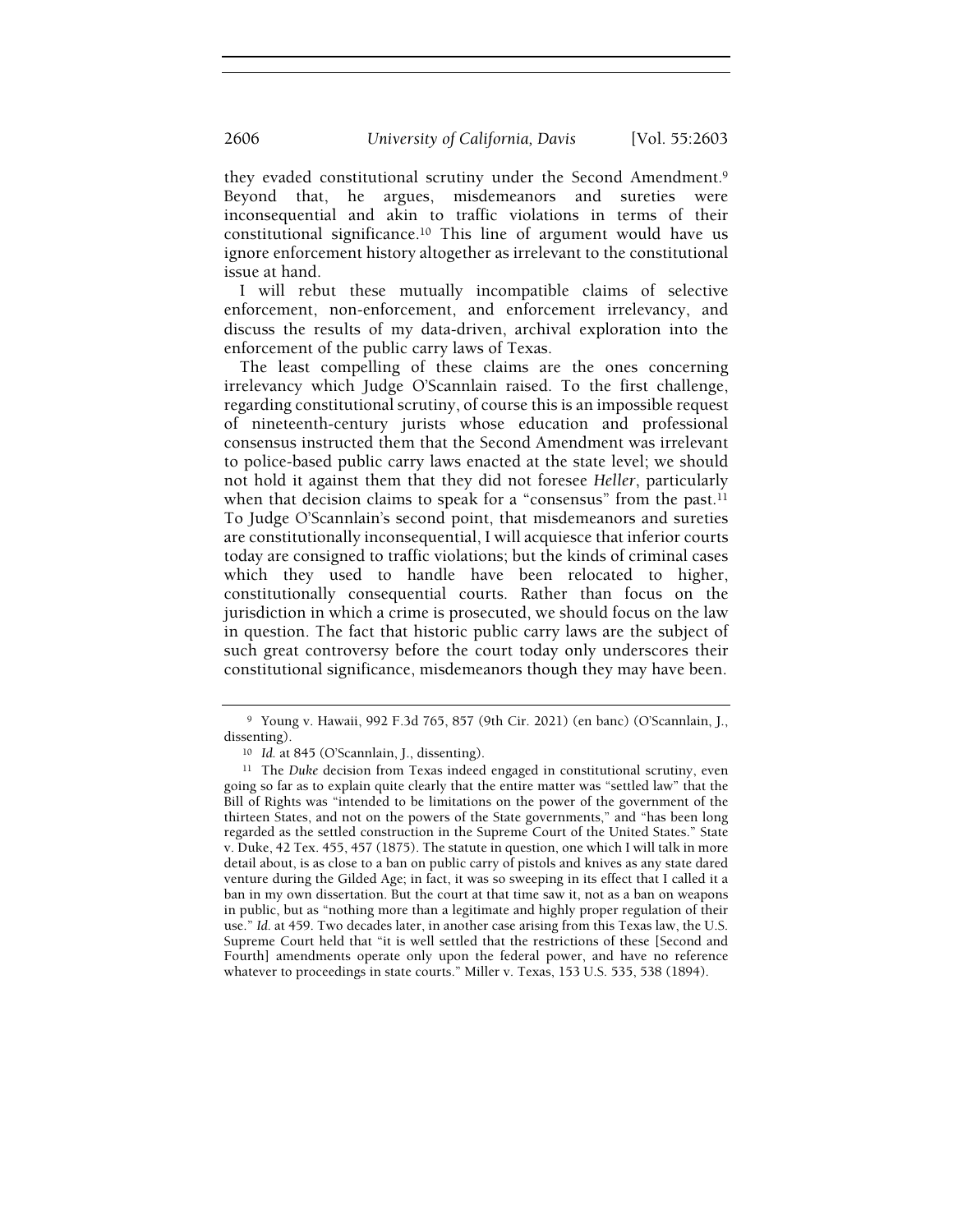Even more fundamental than the relevancy of enforcement history is the fact that it does indeed exist. Robert Leider has argued that the "Massachusetts Model" legislation involving sureties went unenforced, in large measure because digitized newspaper repositories do not carry many stories about the law's enforcement. While I agree with him that the Massachusetts Model was not technically a "ban," and that the drift away from common law led other states to pursue criminal statutes rather than sureties to keep the peace, the key phrase from his paper remains, "until someone does archival research on this issue."<sup>12</sup>

Another attempt, similarly without the aid of archival research, has been made by Justin Aimonetti and Christian Talley, who purport to prove that post-Civil War13 concealed weapons laws were enacted with racist intent, and were consistently enforced in a discriminatory way against African Americans.14 Their evidence contains zero archival sources and instead relies upon a small assemblage of Southern newspaper articles.15 A large portion of these articles are reform-minded editorials calling for better enforcement of concealed weapon statutes, regardless of race. But Aimonetti and Talley misconstrue these voices of Southern progressivism and argue quite weakly that they show a lack of vigorous enforcement against whites. One revealing example comes from the pages of the Savannah Morning News, wherein the editor laments the common practice of carrying weapons and the inadequacy of prior legislation to curtail it; far from evidence of racial animus, the article clearly demonstrates that mainstream Americans (even those in

<sup>12</sup> Robert Leider, Constitutional Liquidation, Surety Laws, and the Right to Bear Arms 15 (Mar. 2021) (unpublished manuscript) (on file with George Mason University School of Law).

<sup>&</sup>lt;sup>13</sup> This is a chronologically nebulous period for the authors as they decline to define it. The states they refer to enacted concealed weapons restrictions throughout the nineteenth century and early twentieth century, ranging from 1801 to 1917. See Search the Repository, DUKE CTR. FOR FIREARMS L., https://firearmslaw.duke.edu/repository/ search-the-repository/ (last visited Feb. 1, 2022) [https://perma.cc/T6KY-CK5U].

<sup>&</sup>lt;sup>14</sup> Justin Aimonetti & Christian Talley, Race, Ramos, and the Second Amendment Standard of Review, 107 VA. L. REV. ONLINE 193, 197 (2021).

<sup>&</sup>lt;sup>15</sup> Id. The authors cite forty-one separate newspaper articles, from thirty-three newspapers. The plurality is from South Carolina papers — eighteen of the citations (44%) are drawn from seven of that state's newspapers. Each title (save one, which I could not find and believe to be a mistyped citation, id. at 216 n.172) are available through the Library of Congress: Chronicling America. Presumably, the authors looked no further than a keyword search of Chronicling America without looking to any other newspaper databases, let alone archival resources.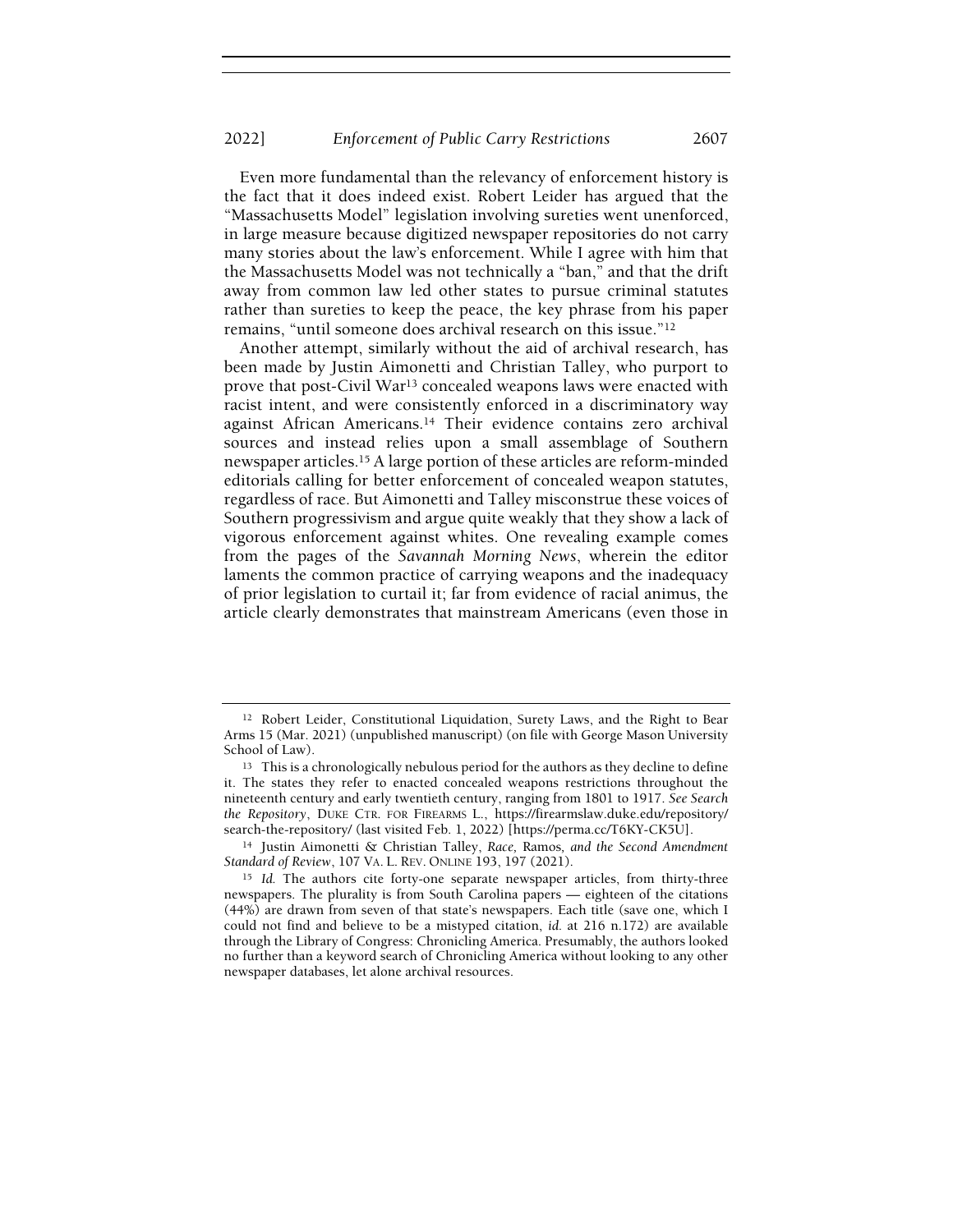the South) supported public carry laws and lamented the unnecessary deaths that resulted from indiscriminate weapons-carrying.<sup>16</sup>

The Aimonetti and Talley article further claims that public carry laws were enacted for racist purposes, though they do not address any specific legislation. The closest their article comes is a newspaper report of debates in the South Carolina legislature surrounding a bill that would have amended the state's concealed weapon law in 1901. A state senator promoted mandatory licensing for concealed-carry as a way to dissuade Black citizens from carrying weapons; however, the man withdrew his own proposed amendment in favor of one "which he thought would suit better."17 That amendment was proposed by a different state senator, "the effect of which is that no person shall carry a pistol, concealed or unconcealed, except on his own premises, the length of which is less than twenty inches and the weight of which is less than three pounds."18 This amendment, which would have prohibited even the open carrying of pistols in South Carolina, was adopted, though the bill in question did not become law.19 So much for evidence of "impermissible motives" for legislative enactments.<sup>20</sup>

But what about racially discriminatory enforcement of Southern public carry statutes? The authors make this claim, but it rests primarily upon reports that African Americans had been arrested for carrying

<sup>16</sup> The Savannah Morning News editor said, "No man who thinks very much of himself, cares to be going around with the butt of a pistol sticking out of his pocket," — a statement which calls into question the assumption that white Southerners engaged in near-constant weapon-carrying and considered it an appropriate behavior for men. The Concealed Weapon Evil, MORNING NEWS, Sept. 8, 1893, at 6. On manliness and weapon-carrying, see Brennan Gardner Rivas, The Deadly Weapon Laws of Texas: Regulating Guns, Knives, and Knuckles in the Lone Star State, 1836-1930, at 114-23 (May 2019) (Ph.D. dissertation, Texas Christian University) (on file with author) [hereinafter The Deadly Weapon Laws of Texas]. The editor's brief remark regarding armed Black Georgians was: "Almost every negro that one meets is armed. Some of them carry two pistols and a Winchester rifle." This statement should cause readers to ponder whether Black Southerners chose to arm themselves to spite the law, or to defend themselves from a hostile white majority whom they encountered in the public square. Speaking eloquently against all weapon-carrying, the editor concluded with this statement, worth quoting in full: "The very act of carrying these concealed weapons in a time of peace is an offense. The man that does it has murder in his heart. It has grown to be a very common thing where men get into a little dispute that could be settled very easily, as soon as their passion was over, for one or both to draw pistols and one or both get killed or seriously wounded. This is a free country, of course, but is it not possible that there is too much freedom in some things?" The Concealed Weapon Evil, supra, at 6.

<sup>17</sup> The General Assembly, YORKVILLE ENQUIRER, Feb. 16, 1901, at 2.

<sup>18</sup> Id.

<sup>19</sup> Id.

<sup>20</sup> Aimonetti & Talley, supra note 14, at 223.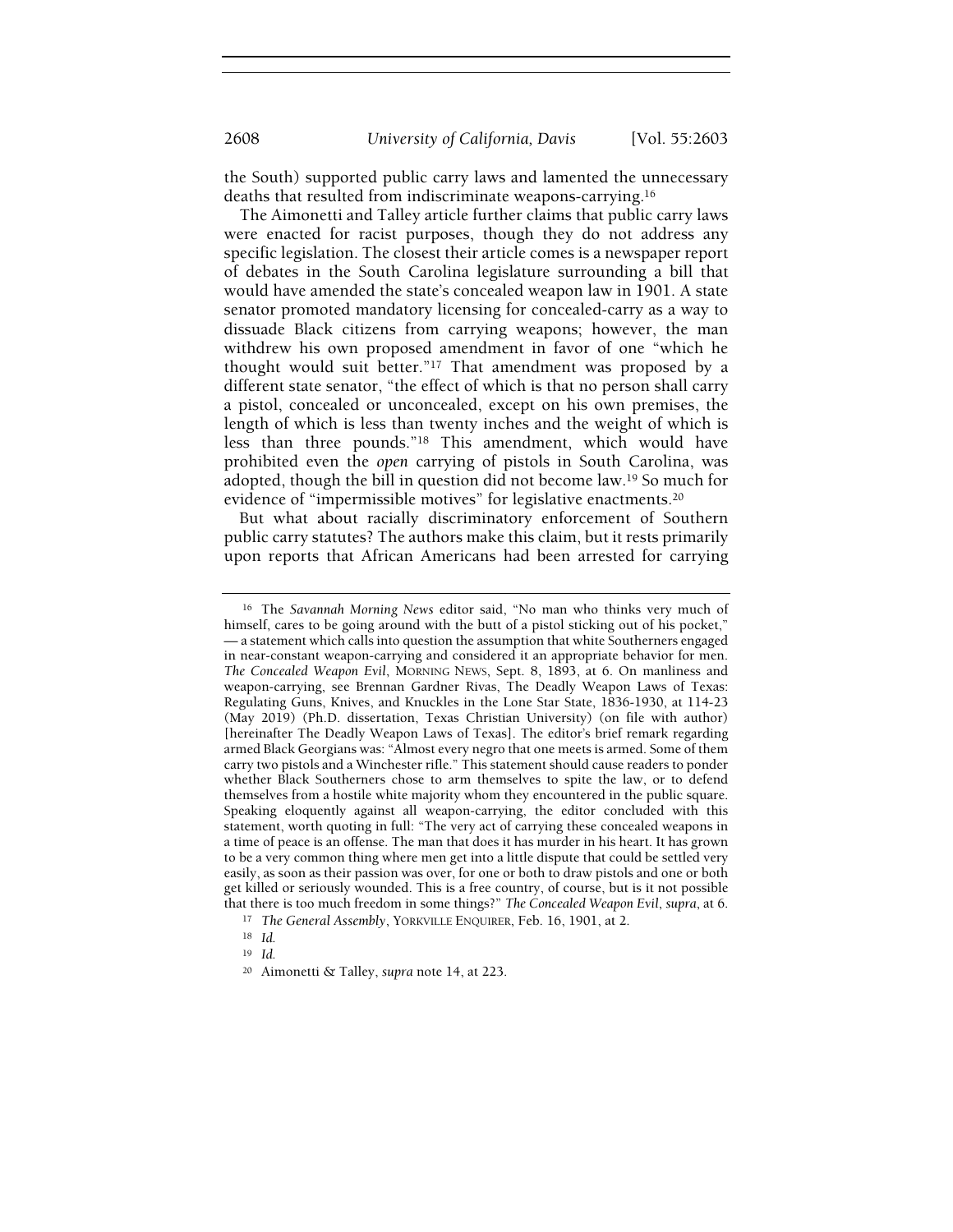concealed weapons, often amid a larger local riot or violent episode. The connections to enforcement more broadly are scant, and consist of a few passing references and one small city's list of "doings" by the Police Court for the years 1902 and 1904.21 So much for evidence of "disparate enforcement" of public carry laws.<sup>22</sup>

# II. TEXAS AS A CASE STUDY OF ARCHIVAL-BASED ENFORCEMENT **HISTORY**

Where the previous authors have theorized, conjectured, and attempted to present evidence of public carry law enforcement, I will now present data-driven conclusions drawn from archival records. I have put together a dataset of more than three thousand cases from four sample counties in Texas covering the years 1870 to 1950.

## A. Statutory Context in Texas

Public carry restrictions in Texas included several statutory parts. The first was a time-place-manner ("TPM") restriction enacted in 1870 which prohibited a broad array of weapons, including long guns, at

<sup>21</sup> Emblematic of the authors' approach is a discussion of concealed-weapons arrests as a way for white Virginians to prevent feared uprisings by local African American residents. See id. at 215. This method has previously been used by Cottrol and Diamond, which also failed to draw any concrete connection between arrest of Black weaponcarriers and systematic law enforcement policy. See Cottrol & Diamond, Afro-Americanist Reconsideration, supra note 6, at 349-358. Isolated episodes to do not prove a consistent policy across time and place. More weight must be given to the two articles from the Watchman and Southron of Sumter, SC, which gave annual reports of proceedings of the Police Courts. The two articles cited by Aimonetti and Talley present figures for 1902 and 1904. The first of those reports included only three arrests for concealed weapons, two Black and one white, of a total of more than four hundred criminal misdemeanors. See Doings of the Police Force for 1902, WATCHMAN AND SOUTHRON (Sumter, SC), Feb. 25, 1903, at 2. The second year featured a much more stark racial disparity of thirty Black persons arrested for concealed-carry and only four white. This certainly shows us inconsistent enforcement patterns, and a tremendous racial disparity in that local area for the year 1904, but it decidedly does not present compelling evidence of consistent discriminatory enforcement across the long Progressive Era or across the entire South. These articles instead show us the extent to which local law enforcement as an entire enterprise became a tool for the oppression of Black Southerners. The Watchman and Southron editor even addressed racial disparities regarding the misdemeanors reported for 1904, saying "As usual the negroes are in the great majority, but an inspection of the summary will show that the percentage of convictions was much higher in the cases against white prisoners than in those where negroes were the defendants." The Sinner's Record, WATCHMAN AND SOUTHRON (Sumter, SC), Feb. 1, 1905, at 6.

<sup>22</sup> Aimonetti & Talley, supra note 14, at 223.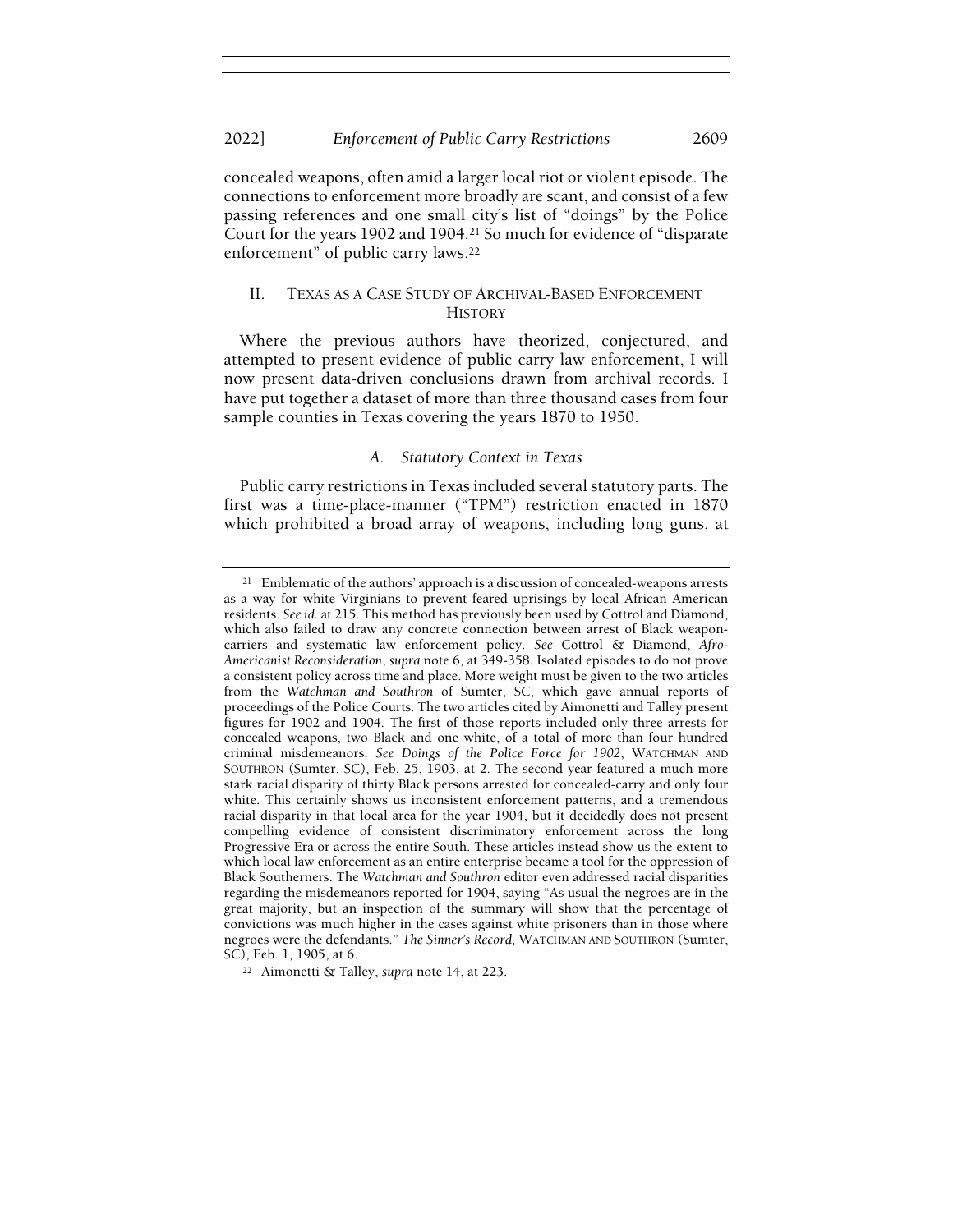specific social gatherings; its penalty ranged from \$50 to \$500.23 The second was what I have called in my own research the 1871 deadly weapon ban or deadly weapon law24; it has also been referred to as "The Six-Shooter Law" by Gov. Greg Abbot<sup>25</sup> or "the pistol law"<sup>26</sup> by other scholars and commentators. It was a sweeping prohibition against the open or concealed carrying of deadly weapons (all of which were small, not considered militia or hunting weapons, and deemed to be weapons of interpersonal conflict rather than arms that may be borne in proper defense or service). 27 There were exemptions, so it was not a total ban

<sup>&</sup>lt;sup>23</sup> "Be it enacted by the Legislature of the State of Texas, That if any person shall go into any church or religious assembly, any school room or other place where persons are assembled for educational, literary or scientific purposes, or into a ball room, social party or other social gathering composed of ladies and gentlemen, or to any election precinct on the day or days of any election, where any portion of the people of this State are collected to vote at any election, or to any other place where people may be assembled to muster or perform any other public duty, or any other public assembly, and shall have about his person a bowie-knife, dirk or butcher-knife, or fire-arms, whether known as a six-shooter, gun or pistol of any kind, such person so offending shall be deemed guilty of a misdemeanor, and on conviction thereof shall be fined in a sum not less than fifty or more than five hundred dollars, at the discretion of the court or jury trying the same; provided, that nothing contained in this section shall apply to locations subject to Indian depredations; and provided further, that this act shall not apply to any person or persons whose duty it is to bear arms on such occasions in discharge of duties imposed by law." An Act Regulating the Right to Keep and Bear Arms, 12th Leg., 1st Called Sess., ch. XLVI, § 1, 1870 Tex. Gen. Laws 63.

<sup>&</sup>lt;sup>24</sup> Brennan Gardner Rivas, An Unequal Right to Bear Arms: State Weapons Laws and White Supremacy in Texas, 1836-1900, 121 SW. HIST. Q. 284, 284-303 (2018); Rivas, The Deadly Weapon Laws of Texas, supra note 16, at 124.

<sup>&</sup>lt;sup>25</sup> Brief for the Governor of Texas as Amicus Curiae in Support of Petitioners, New York State Rifle & Pistol Association, Inc. v. Bruen, No. 20-843 (U.S. July 20, 2021).

<sup>26</sup> Donald Curtis Brown, who wrote a dissertation on the subject in the 1980s, tended to refer to it as "the pistol law" in emulation of many newspaper editors of the day who used that phrase. The fact that pistols were only one of several weapons included under its purview has discouraged more recent scholars (myself included) from using this phrase as a primary identifier for the law in question. See Donald Curtis Brown, The Great Gun-toting Controversy, 1865-1910: The Old West Gun Culture and Public Shootings (1983) (Ph.D. dissertation, Tulane University) (on file with author).

<sup>27</sup> No amendments were made to this law between its enactment in 1871 and the completion of the 1879 penal code, but subsequent changes were made and are reflected in later penal code revisions. The first section stated, "That any person carrying on or about his person, saddle, or in his saddle bags, any pistol, dirk, dagger, slung-shot, sword-cane, spear, brass-knuckles, bowie knife, or any other kind of knife manufactured or sold for the purposes of offense or defense, unless he has reasonable grounds for fearing an unlawful attack on his person, and that such ground of attack shall be immediate and pressing; or unless having or carrying the same on or about his person for the lawful defense of the State, as a militiaman in actual service, or as a peace officer or policeman, shall be guilty of a misdemeanor, and, on conviction thereof shall, for the first offense, be punished by fine of not less than twenty-five nor more than one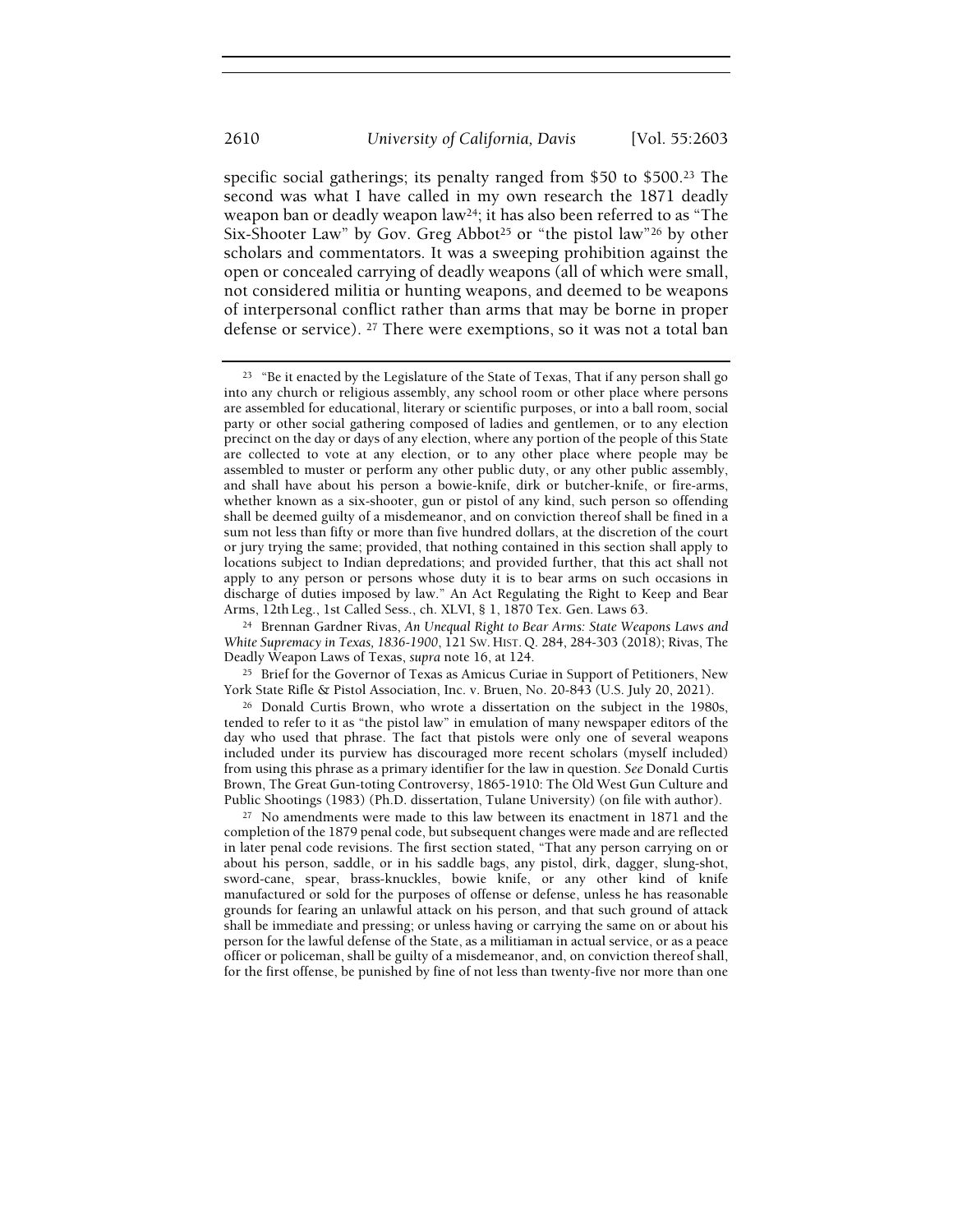— but it came fairly close.28 That law, confusingly, superseded the 1870 TPM restriction with a similar one; therefore, the revised TPM law as well as the deadly weapon law both became absorbed in the state's penal code of 1879.29 Texans also had statutes which prohibited the unlawful discharge of a firearm as well as the "rude display" of a pistol.30 Judges treated the latter of these as a minor offense, and it was common for unlawful carry defendants to plead down to rude display as a lesser offense.31 A fourth and more obscure law was another time-place-

<sup>28</sup> The law did not apply to a person's home or business, and there were exemptions for "peace officers" as well as travelers; lawmakers and jurists spent considerable time fleshing out who qualified under these exemptions, and how to allow those fearing an imminent attack to carry these weapons in public spaces. Also, the deadly weapon law did not apply to all guns or firearms but just pistols. The time-place-manner restrictions, however, applied to any "fire-arms . . . gun or pistol of any kind" and later "pistol or other firearm," as well as "any gun, pistol . . . ." See supra notes 23, 27; see infra notes 29, 32.

<sup>29</sup> See TEX. PENAL CODE ANN. § 9.318 (1879); id. § 9.320.

<sup>30</sup> TEX. PENAL CODE ANN. § 9.314 (1879); id. § 9.316.

<sup>31</sup> This is a fascinating trend, and the dataset shows a total of 211 cases, which is 11% of the 1,885 cases with known outcomes, reduced to rude display. The law treated

hundred dollars, and shall forfeit to the county the weapon or weapons so found on or about his person; and for every subsequent offense may, in addition to such fine and forfeiture, be imprisoned in the county jail for a term not exceeding sixty days; and in every case of fine under this section the fines imposed and collected shall go into the treasury of the county in which they may have been imposed; provided that this section shall not be so construed as to prohibit any person from keeping or bearing arms on his or her own premises, or at his or her own place of business, nor to prohibit sheriffs or other revenue officers, and other civil officers, from keeping or bearing arms while engaged in the discharge of their official duties, nor to prohibit persons traveling in the State from keeping or carrying arms with their baggage; provided, further, that members of the Legislature shall not be included under the term 'civil officers' as used in this act." An Act to Regulate the Keeping and Bearing of Deadly Weapons, 12th Leg. Reg. Sess., ch. XXXIV, § 1, 1871 Tex. Gen. Laws 25. The third section of the act reads, "If any person shall go into any church or religious assembly, any school room, or other place where persons are assembled for amusement or for educational or scientific purposes, or into any circus, show, or public exhibition of any kind, or into a ball room, social party, or social gathering, or to any election precinct on the day or days of any election, where any portion of the people of this State are collected to vote at any election, or to any other place where people may be assembled to muster, or to perform any other public duty, (except as may be required or permitted by law,) or to any other public assembly, and shall have or carry about his person a pistol or other firearm, dirk, dagger, slung shot, sword cane, spear, brass-knuckles, bowie-knife, or any other kind of knife manufactured and sold for the purposes of offense and defense, unless an officer of the peace, he shall be guilty of a misdemeanor, and, on conviction thereof, shall, for the first offense, be punished by fine of not less than fifty, nor more than five hundred dollars, and shall forfeit to the county the weapon or weapons so found on his person; and for every subsequent offense may, in addition to such fine and forfeiture, be imprisoned in the county jail for a term not more than ninety days." Id. § 3.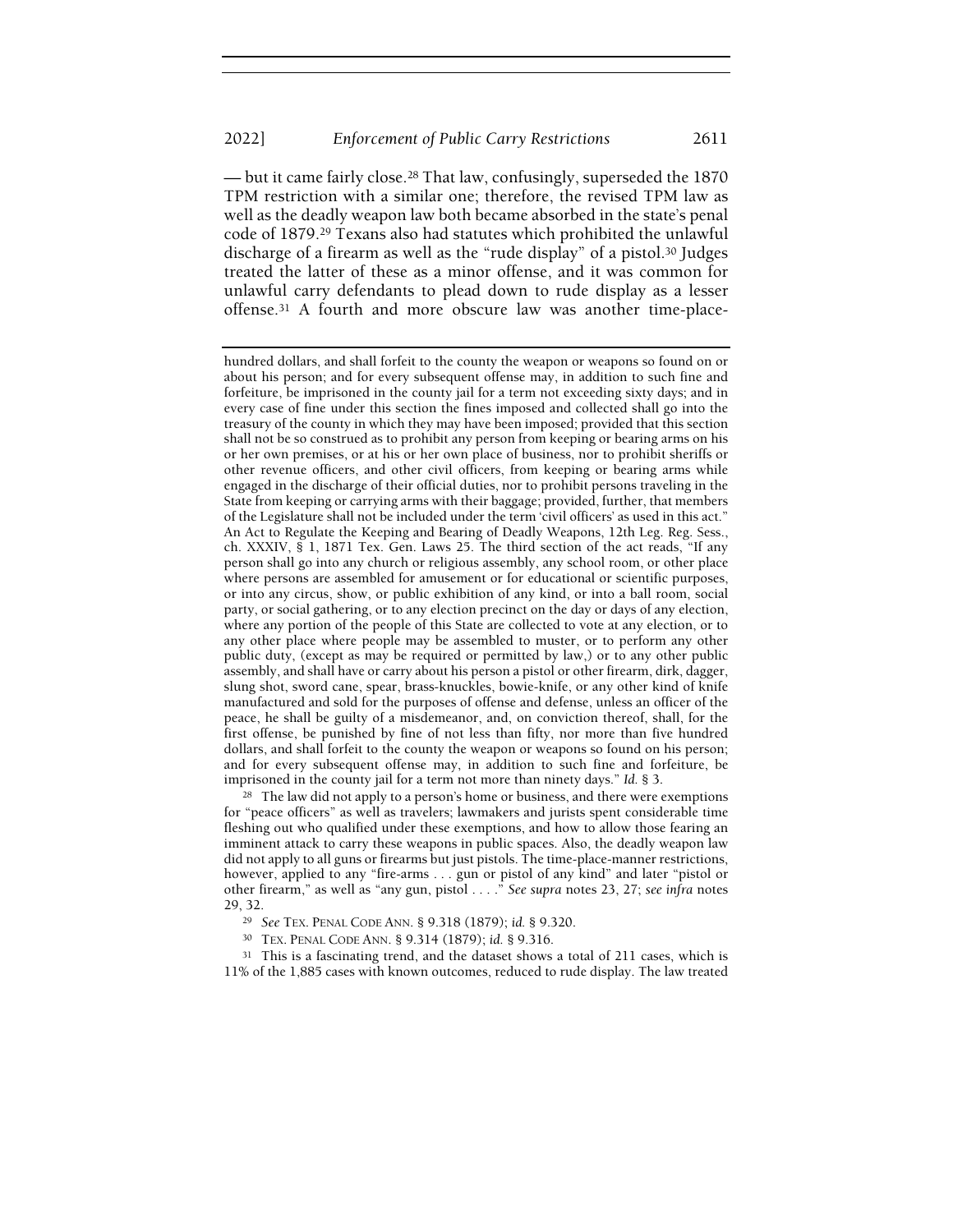manner restriction which specifically and solely concerned carrying arms to a polling place. It also made its way into the penal code, but under the title and chapter involving elections rather than the one pertaining to deadly weapons.<sup>32</sup>

A brief aside which I would like to make here pertains to the timeplace-manner restrictions which remained in place alongside the deadly weapon law. The Young dissent made the case that such restrictions do nothing more than demonstrate "that carry was presumptively lawful everywhere else."33 Not so. In Texas, these separate TPM statutes provided opportunities for legal flexibility. What I mean by that is: the list of prohibited weapons was slightly different, and in the case of the broad 1870 TPM statute, included long guns which were untouched by the 1871 deadly weapon law. Furthermore, the two TPM statutes in Texas had much higher fine thresholds, meaning that they could more forcefully punish a violator and, importantly, be prosecuted in District court rather than Justice or County courts.34 I want to reiterate that all three of these mechanisms remained within the state penal code through multiple revisions reaching across the late nineteenth and early twentieth centuries. Beyond that, in my own archival research I have seen each one be enforced.

#### B. Sample Counties

With 254 separate counties, a comprehensive survey of county-level misdemeanor records in Texas is an impossible task. I relied upon a strategic and historically informed sampling process to draw conclusions about the enforcement of public carry provisions. About 150 counties have compiled inventories of the surviving records. Only a fraction of these have been microfilmed, but some of them have been

the simple act of carrying as a much more serious offense than using it in a rude or menacing way. I tracked rude display cases within the sample counties, though there were far fewer of them than there were "unlawful carry" cases. In some ways rude display seems to have become a replacement charge for affrays that did not result in injuries, as well as unlawful weapon carriers who were willing to plead guilty to a lesser charge.

<sup>&</sup>lt;sup>32</sup> "If any person, other than a peace officer, shall carry any gun, pistol, bowie knife, or other dangerous weapon, concealed or unconcealed, on any day of election, during the hours the polls are open, within the distance of one-half mile of any poll or voting place, he shall be punished as prescribed in article 161 of this Code." TEX. PENAL CODE ANN. § 6.163 (1879). The prescribed penalty from section 161 was a fine of \$100 to \$500 in addition to imprisonment in the county jail not exceeding one month. Id. § 161.

<sup>33</sup> Young v. Hawaii, 992 F.3d 765, 846 (9th Cir. 2021) (en banc) (O'Scannlain, J., dissenting).

<sup>34</sup> See supra notes 23, 27, 28, 30.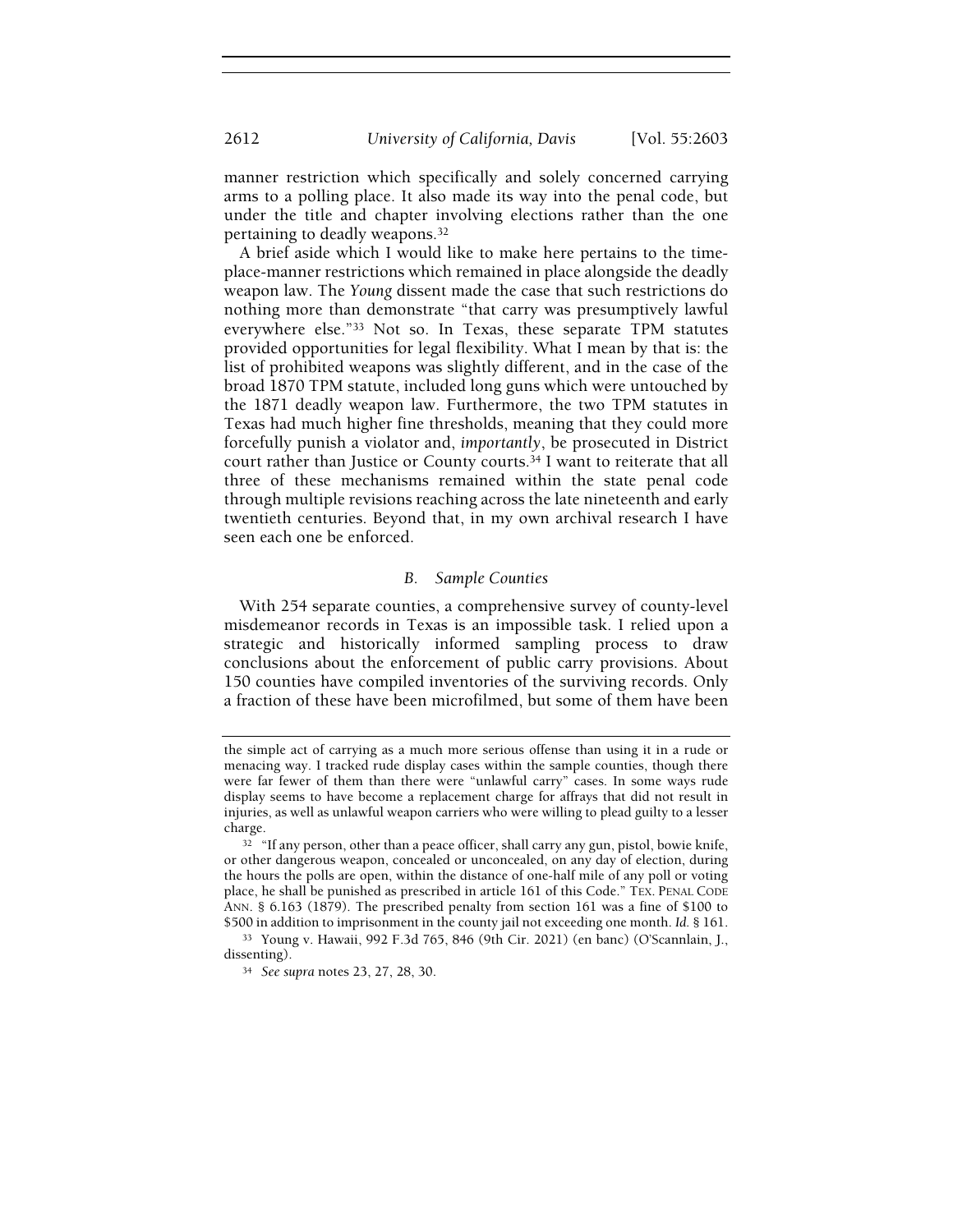transferred to university libraries and archives for safekeeping. The majority of Texas county records, though, can only be seen by traveling to the small county seats and asking clerks for a chance to poke around their storage areas to look for them. I limited my sample to only those counties that had been inventoried and still held criminal misdemeanor records other than just case files (which are time-consuming to sort through as compared to scanning pages of a ledger).

I chose four sample counties spanning the more heavily populated portion of the state — east of the so-called "frontier line" which demarcated Comanche lands that were (prior to irrigation) inconducive to large-scale farming.<sup>35</sup> The surviving, accessible records vary for each county, so the type of information varies as well.<sup>36</sup>

Jefferson County is along the Gulf coast, near the Louisiana border. The seat, Beaumont, has long been a thriving coastal city bustling with economic activity. Jefferson County yielded 784 cases spanning the years 1874 to 1953; this is a fairly low number due in large measure to the fact that entire collections of records listed in the inventory were missing. The most useful records there were Criminal Index books from the early to mid-twentieth century, which included names, crimes, dates, and case numbers but did not reveal any information about the outcome of the case itself.

Parker County is along the old "frontier line" and remained a home of Comanche bands well into the 1860s. After the Comanches were pushed off the land, Anglo-white ranchers and farmers moved into the area. Parker County records were hit-and-miss, yielding 301 total cases from 1877 to 1920. There are several gaps in the chronological record, particularly for the period prior to the late 1890s.

McLennan County is about one hundred miles south of the Dallas-Fort Worth metro area and near the turn of the twentieth century it was a bustling, thriving market town. Cotton farming and slavery had long been present in this northern part of the "blackland prairie" but the area

<sup>35</sup> Historians of West Texas will surely be disappointed that I did not include a western county within my sample. My only response is that I hope to survey Presidio County and include it within my database. It is also worth noting that a very few cases (a total of three) came from two Liberty County Justice court criminal docket books. I reviewed these materials simply as a matter of convenience because they were close at hand, and two were found in a volume from the mid-1870s, making them rare and worth recording. But the Liberty County cases are far too few in number to represent an accurate view of law enforcement there. Where possible, I have deliberately tried to exclude them, though there are so few that they nonetheless have little bearing upon the overall totals.

<sup>36</sup> Sometimes, records that should be there are missing; other times, records are available but unusable, as happened to me in Jefferson County.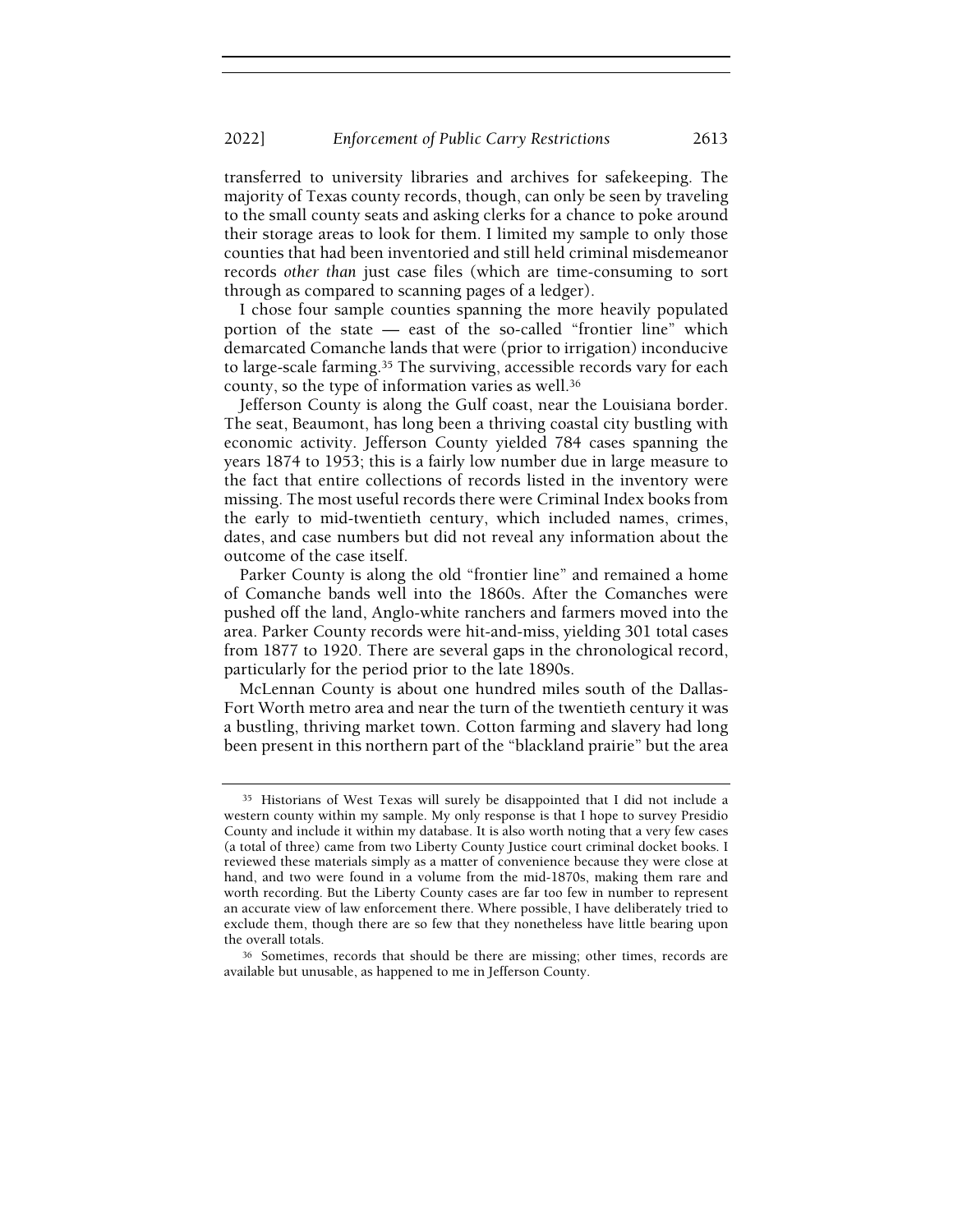really grew on the back of the railroads that came through in the 1870s and 1880s. Waco became a hub featuring the kinds of transfer points and railway infrastructure that most cities lacked. I found 825 cases spanning 1871 to 1930. The records from McLennan District and County courts is extensive, and the Criminal Fee books from 1897 to 1930 provided insights into the average cost of prosecution and whether convicted violators had to work off their fines on the county farm.

The single best documented county, insofar as criminal misdemeanors are concerned, is Fayette County. This historic area was part of the original empresario grant given to Stephen F. Austin by the newly independent Mexican empire. Fayette County attracted many Bohemian and Czech immigrants, which made it fertile ground for the development of a Republican Party apparatus during Reconstruction. Fayette County farmers had plantations and slaves, but they were not mono-agricultural in favor of cotton and voted against secession in 1861. Fayette County records yielded 1,346 cases, 560 of which derived from Justice Court Docket books.

In total, I found 3,256 separate cases from these four counties. The final outcome of many of the cases is known, which means that the dataset can tell us not only who was being arrested, but what ended up happening to him or her within the justice system. In this Article, I will focus on three issues which the dataset support, the first being jurisdictional flexibility in enforcing the deadly weapon law.

## C. Jurisdictional Flexibility and Changes

In the early and mid-1870s, these cases usually originated in District court via a grand jury indictment. This was a new law with a hefty fine (minimum \$25) that addressed a cause of serious concern among Texan people, all of which encouraged prosecutors to proceed via indictment. Furthermore, the Texas constitution in force from 1869 to 1876 did not include a judicial role for County courts; the Republicans who authored the Constitution of 1869 believed the County court system to be intransigently racist in its dealings with freedmen and deliberately unfair in its dealings with white Republicans, so they vested judicial powers within the District Court system and the Justices of the Peace.<sup>37</sup>

<sup>&</sup>lt;sup>37</sup> See TEX. CONST. art. V (1869). Compare the constitutional statements vesting judiciary power within court systems for the constitutions of 1866, 1869, and 1876. Unlike the 1866 and 1876 constitutions, the republican-authored document does not mandate the creation of county courts. When the legislature created county courts in 1870, it required that justices of the peace serve as members of the court and vested them with administrative powers "as were heretofore discharged by the county commissioners and County Courts of this State." See An Act to Organize the Courts of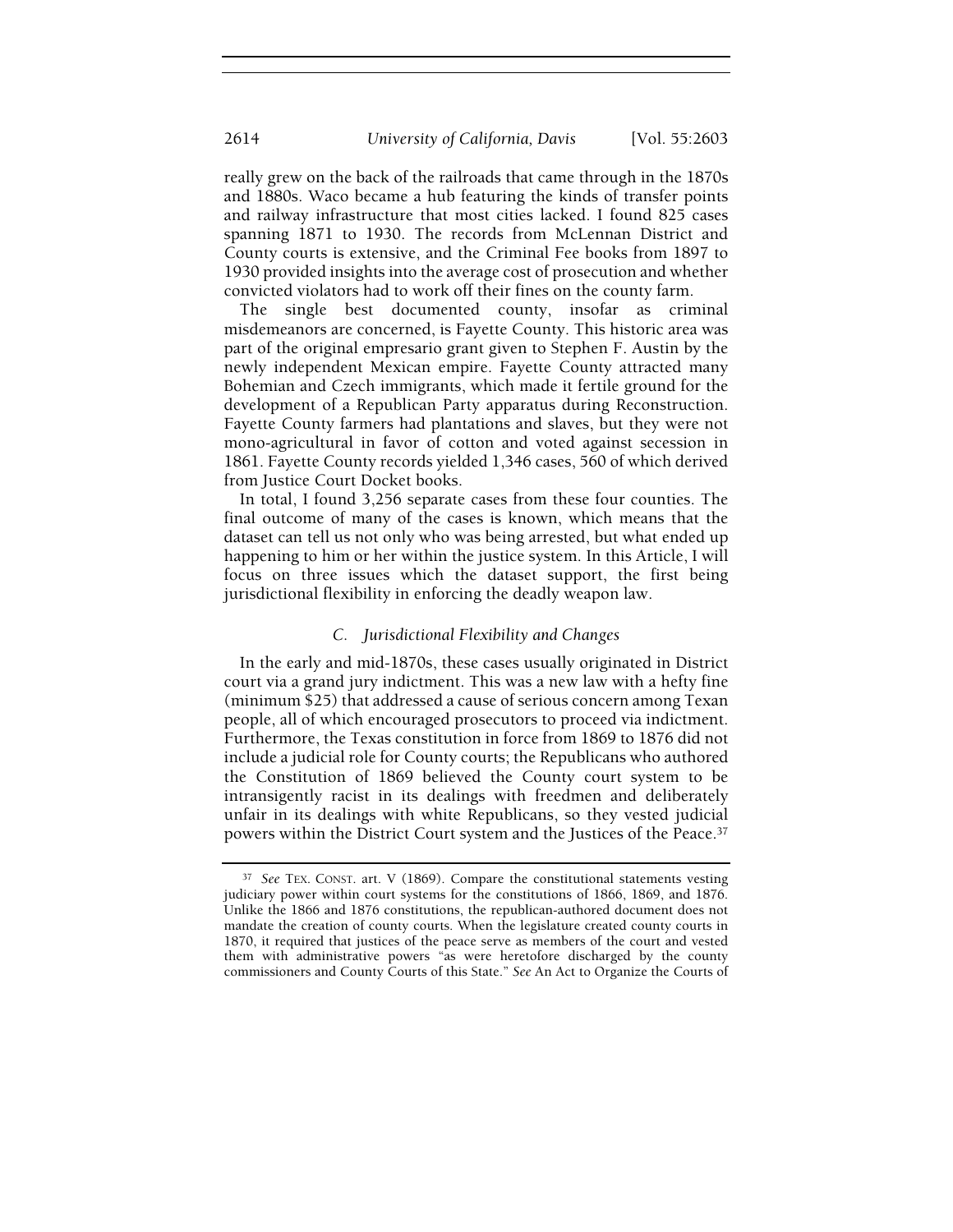Since JPs were not professional jurists, many misdemeanor charges were vetted through the indictment process before being transferred back to the inferior court for adjudication. After the Constitution of 1876 took effect, and particularly after the 1879 legal reforms set forth a new Code of Criminal Procedure, the cases typically began via information or complaint in Justice courts with appeals receiving a trial de novo in the resuscitated County courts. That being said, there were plenty of Fayette County cases in the County court records that do not have a corresponding match in the Justice court docket books; some docket books may be lost, or some cases may have indeed originated in County court, which shared original jurisdiction with Justice courts.<sup>38</sup> This pattern came to an abrupt halt in 1905, when the legislature raised the minimum fine to \$100, placing cases beyond the jurisdiction of Justice courts and squarely within County courts. Prosecutions skyrocketed after 1905, indicating that local officials prioritized its enforcement when it became exceedingly profitable for the county fines went to the road fund, and violators jailed for failure to pay typically had to work on the road crew or a county farm. A deep understanding of the state's larger legal and legislative context was crucial to my making sense of these jurisdictional changes — a word of advice I give to anyone interested in conducting a similar archival research project.

#### D. Conviction Rates

So far, we have seen evidence that people in Texas were being arrested for unlawfully carrying deadly weapons, but were they being convicted? Of the 3,256 cases, 1,885 left a record of the final adjudication. Among those, 1,684 resulted in guilty judgments or appeals (89% of those with known outcomes; 52% of the total); 200 resulted in not guilty judgments (11% of those with known outcomes; 6% of the total). There was one recorded mistrial, which accounts for a negligible percentage of both. There was also a total of 406 cases that were dismissed or had indictments quashed, which accounts for 12% of the total.<sup>39</sup> This is a

Justice of the Peace and County Courts, and to Define Their Jurisdiction and Duties, 12th Leg., 1st Called Sess., ch. LXV, § 32–38, 1870 Tex. Gen. Laws 87.

<sup>&</sup>lt;sup>38</sup> There were 105 cases from justice court in Fayette County that were marked as transferred to county court. All but six of those stated a bail amount (usually \$100, but occasionally only \$50). By contrast, there are a total of 731 cases from the county court system.

<sup>&</sup>lt;sup>39</sup> If we were to look at cases with known judgments, including those quashed or dismissed, the total number would be 2,291. Guilty and Appealed judgments would then account for 74%, Not Guilty judgments would account for 9%, and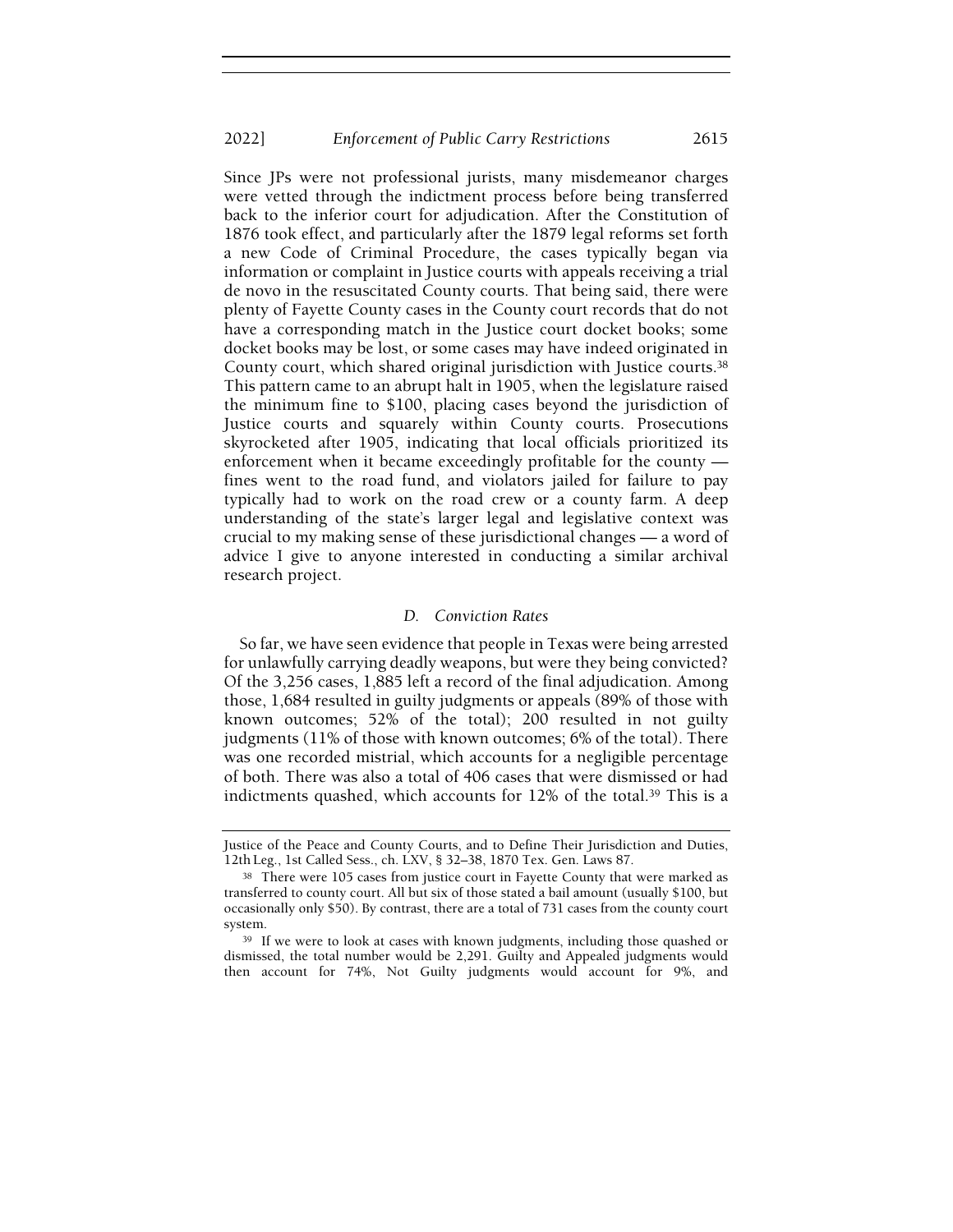2616 University of California, Davis [Vol. 55:2603

high conviction rate, particularly in relation to average misdemeanor conviction rates today in Texas, which hover at around 73%.40 And among the 62 known Black deadly weapon violators, the conviction rate was 87% among those adjudicated (13% acquitted), with 21% receiving dismissals. These numbers correspond, more or less, to the larger sample.<sup>41</sup> We can conclude from this data that public carry arrests were likely to result in convictions for both White and Black defendants.

## E. Racially Discriminatory Enforcement

A third issue which I would like to address is racially discriminatory enforcement, and what the dataset can tell us on that score. Scholarship on Texas points toward counties with a substantial Black minority most of which had sizeable cotton production either before or after the Civil War — as the ones most affected by lynching, electoral fraud, and vicious behavior toward Black citizens during the half-century following the Civil War and Reconstruction.<sup>42</sup> It stands to reason that the counties most likely to engage in prima facie racially discriminatory enforcement — the ones most likely to use public carry laws for the racist ends that some scholars have proposed $43$  — are the ones with a White majority but substantial Black minority, and a history of cotton production. Fayette County fits this description quite well, and the cultural influence of its European immigrants in fostering and maintaining a Republican Party presence through the end of the 1880s

<sup>41</sup> For additional information regarding this sampling process, see Rivas, The Deadly Weapon Laws of Texas, supra note 16, at 164-95. For a full list of county records reviewed for the purposes of this dataset, see infra Bibliography.

42 See WILLIAM D. CARRIGAN, THE MAKING OF A LYNCHING CULTURE: VIOLENCE AND VIGILANTISM IN CENTRAL TEXAS, 1836-1916, at 3 (Univ. Ill. Press 2004).

Quashed/Dismissed would account for 18%. Dismissals were common enough, however, that I decided to consider them within their own separate category rather than allow them to dilute statistics for those cases that actually went to an adjudication.

<sup>40</sup> STATE OF TEX.: JUD. BRANCH, ANNUAL STATISTICAL REPORT FOR THE TEXAS JUDICIARY 67 (2014), https://www.txcourts.gov/media/885306/Annual-Statistical-Report-FY-2014.pdf [https://perma.cc/X3J7-JZXR]. The numbers in question apply to Statutory County Courts, which "aid the constitutional county court with its judicial function." STATE OF TEX.: JUD. BRANCH, TEXAS COURTS: A DESCRIPTIVE SUMMARY 2 (2014), https://www.txcourts.gov/media/994672/Court-Overview.pdf [https://perma.cc/RB8Y-3YYW].

<sup>43</sup> Aimonetti & Talley, supra note 14, at 203-10, 214-18; Cottrol & Diamond, Afro-Americanist Reconsideration, supra note 6, at 318-19, 354-55, 361; Cottrol & Diamond, Never Intended to Be Applied to the White Population, supra note 6, at 1329, 1331-35; Cramer, supra note 5, at 20-21, 23-24; David B. Kopel, The Second Amendment in the Nineteenth Century, 1998 BYU L. REV. 1359, 1418; Stefan B. Tahmassebi, Gun Control and Racism, 2 GEO. MASON U. C.R.L.J. 67, 67-85 (1991).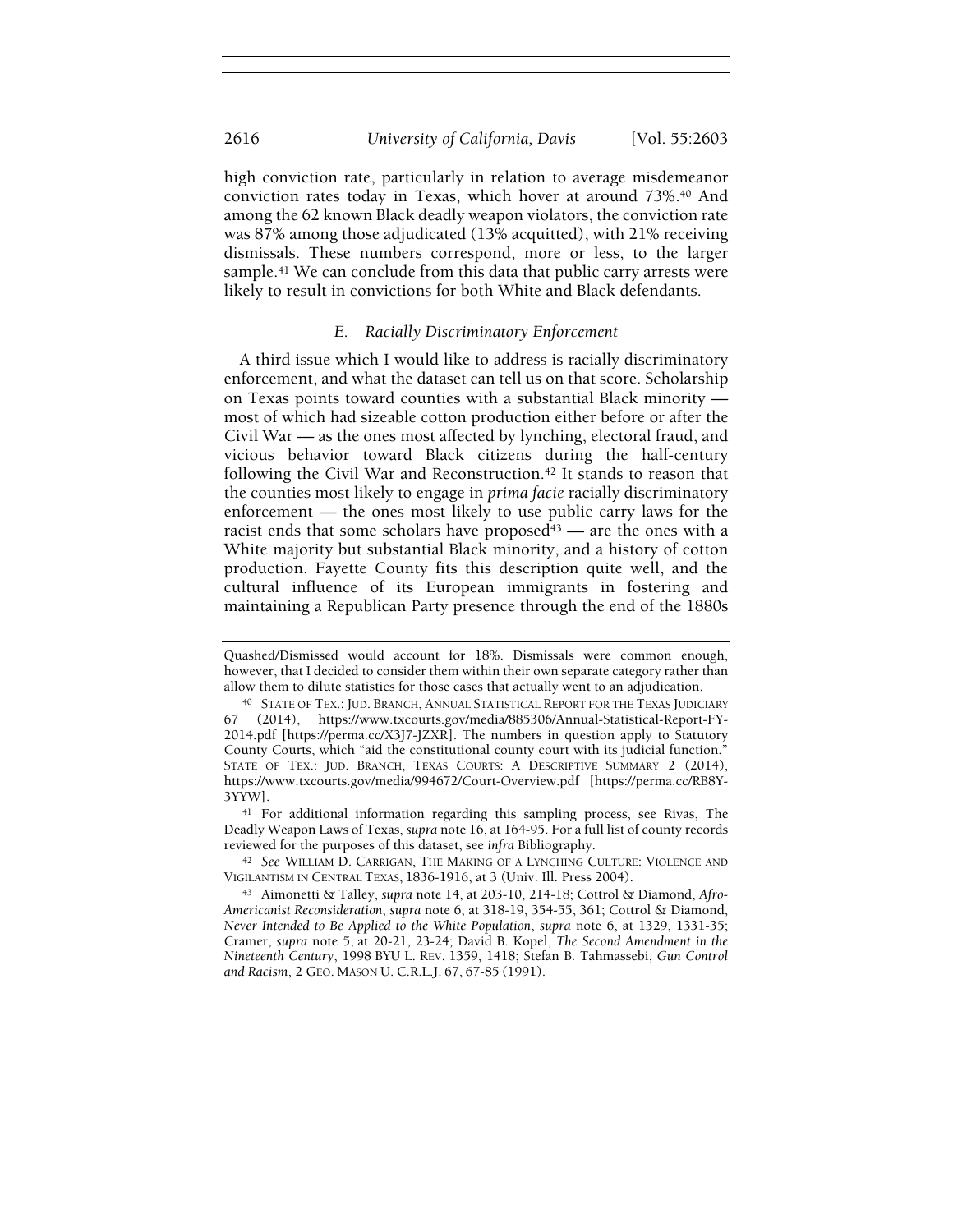makes it a revealing case study. McLennan County, on the other hand, only briefly fell under the leadership of Republicans and has a long, well-documented history of severe racial violence across the long Progressive Era.

To assess the prevalence of racially biased enforcement patterns, I used statistical sampling to take a closer look at these two counties. I found compelling evidence that racially discriminatory enforcement of the deadly weapon law developed over time and emerged during the decade of the 1890s.44 The sample consisted of 177 named defendants from the two counties, which is about  $10\%$  of the total number.<sup>45</sup> These names became a starting point for research within census and other genealogical records to determine the race, ethnicity, age, hometown, and occupation of each person. There were only seven names (3.9% of the sample) for which I could not ascertain race or ethnicity with reasonable certainty, and for this reason I declined to include them in these results. My findings show that from 1870 to about 1890, the race of public carry defendants reflected the larger demographics of the county in question, with Black defendants accounting for anywhere from 25–40% during those two decades when their share of the population ranged from 27–34%. Evidence from Fayette County is particularly compelling because I undertook an additional step to confirm this hypothesis; I investigated the racial background of all 82 of the county's defendants from the years 1870 to 1879 and found that they mirrored local demographics almost perfectly. In 1870, the Black population of Fayette County was 33% of the total, and during that decade, 32% of those arrested for unlawful carry were Black (see Fig. C).

<sup>44</sup> Infra Figures A and B.

<sup>45</sup> There were 2,171 total cases from McLennan and Fayette counties combined, but 1,778 individual violators (repeat offenders, transferred cases, and appeals) account for the difference. The sample included 102 violators from a total of 1,021 in Fayette County, and 75 from a total of 757 in McLennan County. This sample size yields of confidence interval of ±7 when using the worst-case-scenario of 50% accuracy, which is the standard for polling statistics. Since my figures are based upon the reading of straightforward census data rather than subjective poll questions, and I have disregarded defendants whose race could not be determined with reasonable certainty, it is fair to consider the accuracy of this sample at 95% or higher.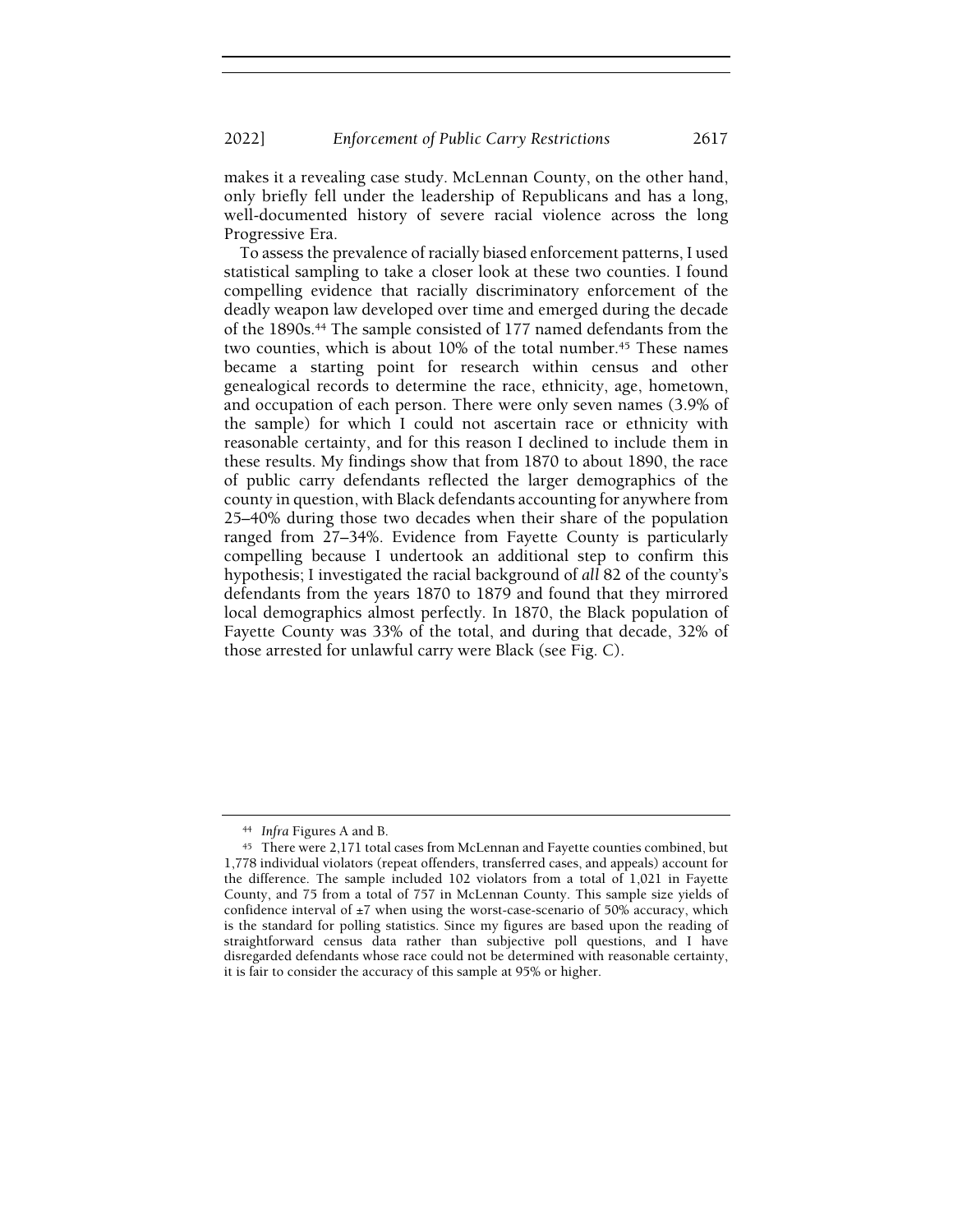









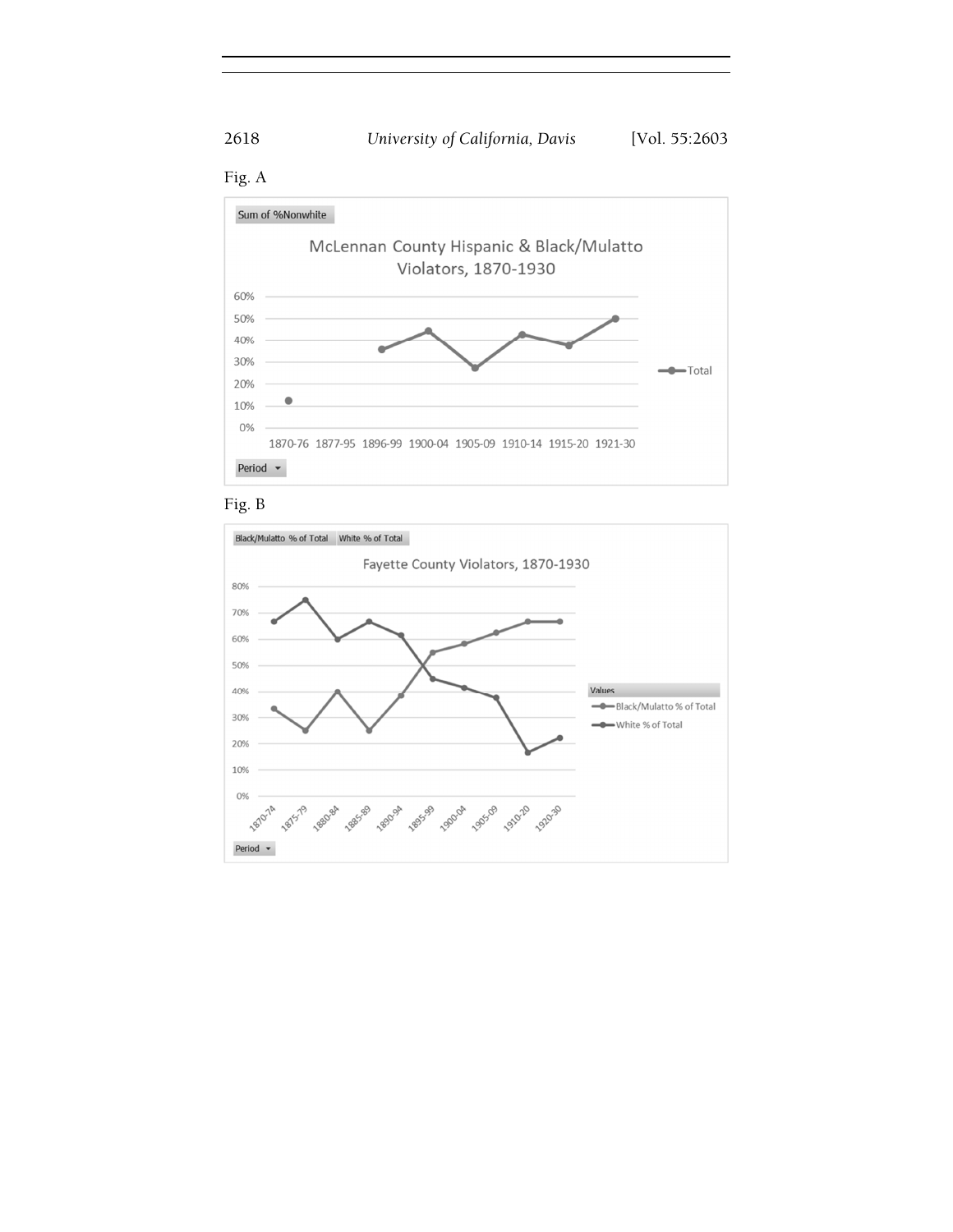# 2022] Enforcement of Public Carry Restrictions 2619



The graphs of long-term enforcement within my sample show that racially biased enforcement of the deadly weapon law evolved over time and manifested itself during the 1890s. I believe this turning point is directly related to the collapse of Black voting rights in Texas during that decade, and the resulting erosion of Black political power locally. The best way to explain this phenomenon is by way of describing the economic and demographic growth that occurred in the market towns of Texas between 1870 and 1920. In both McLennan and Fayette counties, White people from elsewhere in Texas and the former Confederacy arrived by the thousands between 1870 and 1920.<sup>46</sup> They slowly upended the local balance of political power that had taken root following the enfranchisement of Black men in Texas in late-1860s. In these counties with substantial African American minorities (33% and 34%), Black men represented a crucial segment of the local voting population. Particularly in Fayette County, where immigrants from Central Europe engaged in less extreme forms of racism, county-level politics made room for Black voters and their political goals. When the state legislature convened every other year from 1875 to 1895, Fayette County's three- or four-member delegation almost always included a Republican, but the practice came to a swift stop amid the political turmoil of the 1890s. By that time, waves of newcomers meant that the White population outnumbered its Black counterpart to such an extent

<sup>46</sup> Supra Figures D and E.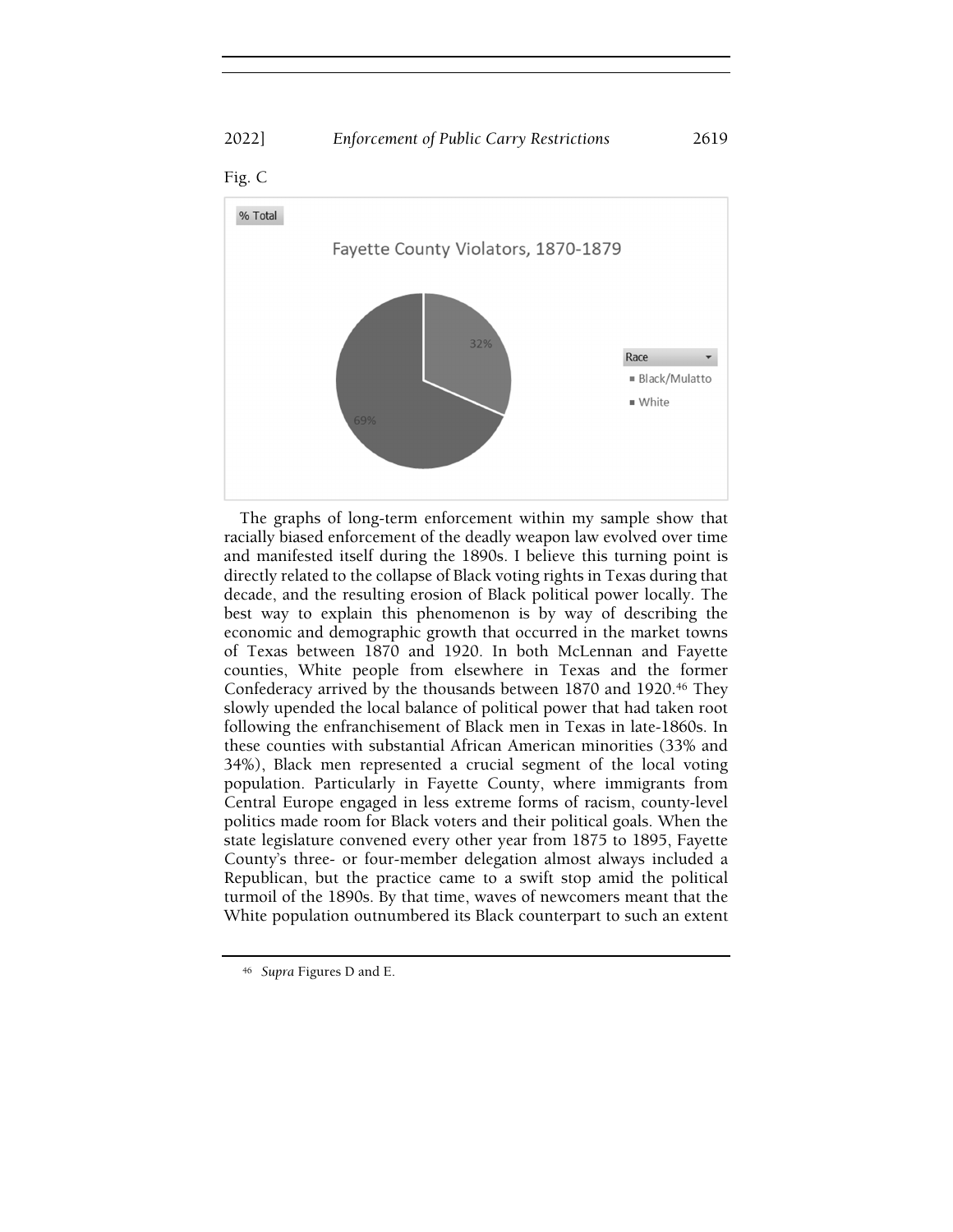that African Americans became irrelevant to the maintenance of local political power. When Black disfranchisement occurred in Texas, during the 1890s, whatever residual fairness was left in the administration of local justice evaporated; politics is about power, and a population robbed of its political voice can neither claim nor exercise it.

Fig. D

| Fayette County Census Data, 1870-1920 |        |     |        |     |        |     |        |     |        |     |        |     |
|---------------------------------------|--------|-----|--------|-----|--------|-----|--------|-----|--------|-----|--------|-----|
| Year                                  | 1870   |     | 1880   |     | 1890   |     | 1900   |     | 1910   |     | 1920   |     |
| White                                 | 10.953 | 67% | 19.167 | 69% | 23.031 | 73% | 26.148 | 72% | 22.434 | 75% | 23.201 | 77% |
| Negro                                 | .473   | 33% | 8.763  | 31% | 8.446  | 27% | 10.394 | 28% | 7.351  | 25% | 6.755  | 23% |

Fig. E

| McLennan County Census Data, 1870-1920 |       |     |        |     |        |     |        |     |        |     |        |     |
|----------------------------------------|-------|-----|--------|-----|--------|-----|--------|-----|--------|-----|--------|-----|
| Year                                   | 1870  |     | 1880   |     | 1890   |     | 1900   |     | 1910   |     | 1920   |     |
| White                                  | 8.861 | 66% | 19,276 | 72% | 28.811 | 74% | 45.345 | 76% | 55,991 | 73% | 65.280 | 79% |
| Negro                                  | 4,627 | 34% | 7,643  | 28% | 10,381 | 26% | 14,405 | 24% | 17,234 | 22% | 17,575 | 21% |

#### **CONCLUSIONS**

This local political history may seem insignificant in comparison to the great gun control debate that occupies the attention of the federal courts today — and indeed it is. If we are going to have a Second Amendment jurisprudence driven by history, then we need to prioritize the accuracy of that history; and to do that, we must venture into the proverbial weeds of historical context — almost universally driven by local imperatives, and therefore complicated. Context matters, from this political history of central Texas to the regional context in which it unfolded. For reasons which historians still discuss and debate today, the decade of the 1890s proved to be a momentous turning point in race relations across the American South. The number and severity of segregation laws increased, and all Southern states replaced or amended their constitutions to eliminate Black voting rights; the epidemic of heinous, ritualized race-killings hit its high point, as the writings of anti-lynching crusader Ida B. Wells-Barnett have demonstrated. Historians have long been aware of and intrigued by this seemingly inexplicable turning point. The eminent Southern historian C. Vann Woodward even went so far as to claim that post-emancipation race relations in the South did not really coalesce around segregation until that time.<sup>47</sup> His thesis has been disputed, but even his critics feel the need to explain why such dramatic changes took place then.<sup>48</sup> Was it a

<sup>47</sup> C. VANN WOODWARD, THE STRANGE CAREER OF JIM CROW 7 (Oxford Univ. Press 1955).

<sup>48</sup> See, e.g., JOEL WILLIAMSON, THE CRUCIBLE OF RACE: BLACK-WHITE RELATIONS IN THE<br>ERICAN SOUTH SINCE EMANCIPATION (Oxford Univ. Press 1984) (discussing changing AMERICAN SOUTH SINCE EMANCIPATION (Oxford Univ. Press 1984) (discussing changing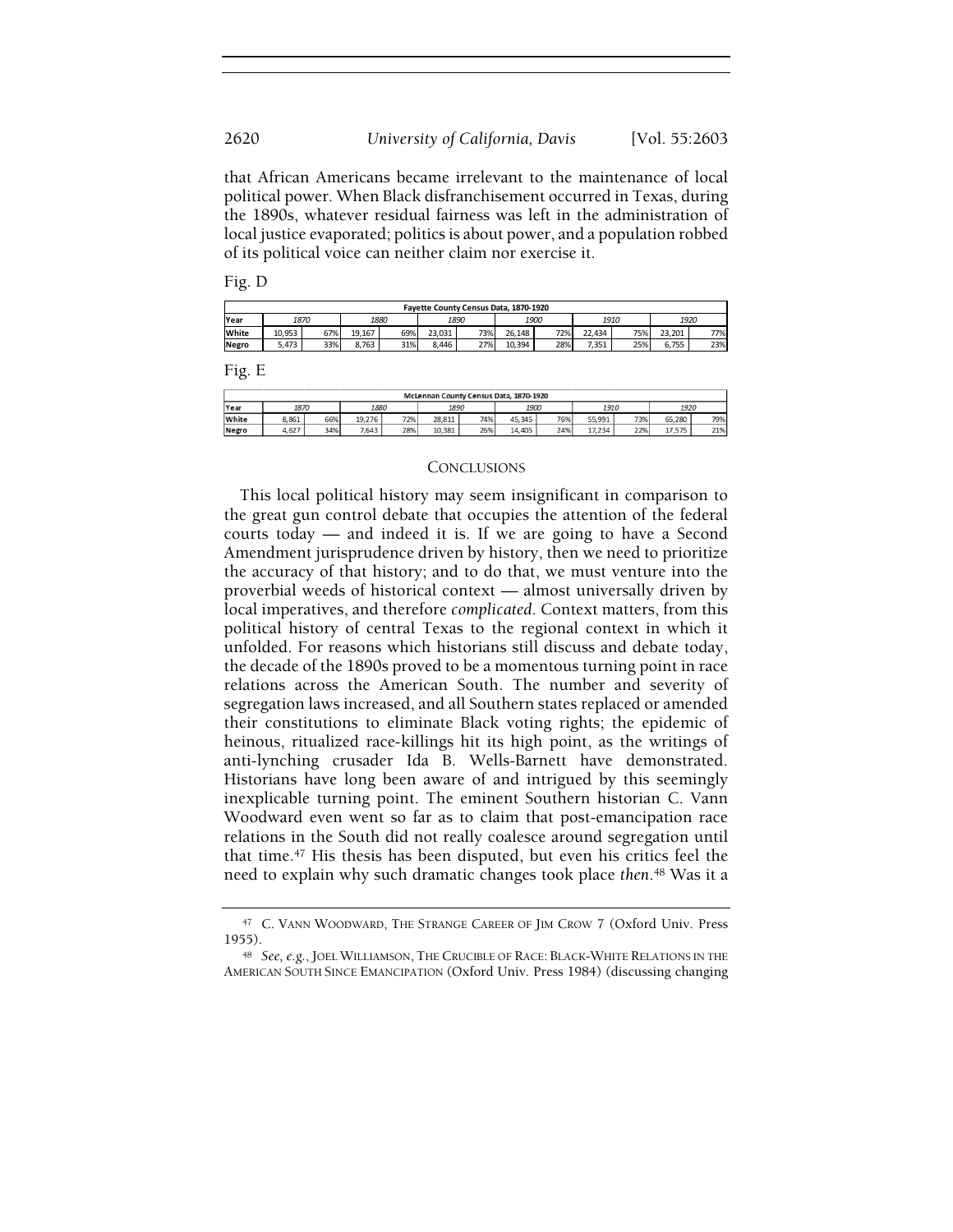reaction against Black activism, a response to perceived electoral corruption, or possibly a result of the U.S. Supreme Court abandoning the Reconstruction Amendments? No matter its origin, the swift and merciless reassertion of white supremacy was carried out through a local political process that White Democrats ultimately rigged to disempower Black voters and oppress Black communities. Interpreted within this larger regional context, the development of racially discriminatory enforcement in the 1890s is predictable, and it tells us far more about the failure of democracy in the American South than it does about public carry laws. Were we to look this closely at the enforcement of other misdemeanor crimes across the same time span, I believe we would see nearly identical results — during the closing years of the nineteenth century, discrimination emerged where it had been largely absent before or sharpened dramatically in places where it already existed. Indeed, the scholarship emerging from within critical race theory has demonstrated quite clearly the systemic failure of our nation's justice system to protect the civil rights of racial and ethnic minorities, particularly African Americans.<sup>49</sup>

Another persistent problem with historically driven jurisprudence is the "when" question. We have seen enforcement patterns change over time, influenced by the larger socio-political environment that necessarily shaped local policing and justice. Unlawful carry prosecutions moved from one jurisdiction to another, were treated by some officials as high-priority crimes while being set aside by others a hallmark of the justice system as true today as it was then. Should we make legal judgments based on legislative intent? Or the initial application of the law? Or the racist practices that developed over time? Which "when" matters most? The fundamental shortcoming of historyin-law centers on this very issue of chronology, and how to accurately characterize a complex, convoluted story with the brevity needed to

perceptions of African Americans by Southern whites); Kenneth W. Mack, Law, Society, Identity, and the Making of the Jim Crow South: Travel and Segregation on Tennessee Railroads, 1875-1905, 24 LAW & SOC. INQUIRY 377 (1999) (examining the advent of de jure segregation in the American South); Howard N. Rabinowitz, More than the Woodward Thesis: Assessing The Strange Career of Jim Crow, 75 J. AM. HIST. 842 (1988) (book review) (examining the origins and nature of segregation).

<sup>49</sup> See, e.g., MICHELLE ALEXANDER, THE NEW JIM CROW: MASS INCARCERATION IN THE AGE OF COLORBLINDNESS (New Press 2010) (examining how the U.S. criminal justice system operates as system of racial control); ELIZABETH HINTON, FROM THE WAR ON POVERTY TO THE WAR ON CRIME: THE MAKING OF MASS INCARCERATION IN AMERICA (Harvard Univ. Press 2016) (discussing the creation of the system of mass incarceration in the U.S.); KHALIL GIBRAN MUHAMMAD, THE CONDEMNATION OF BLACKNESS: RACE, CRIME, AND THE MAKING OF MODERN URBAN AMERICA (Harvard Univ. Press 2010) (describing how America has characterized African Americans as criminal).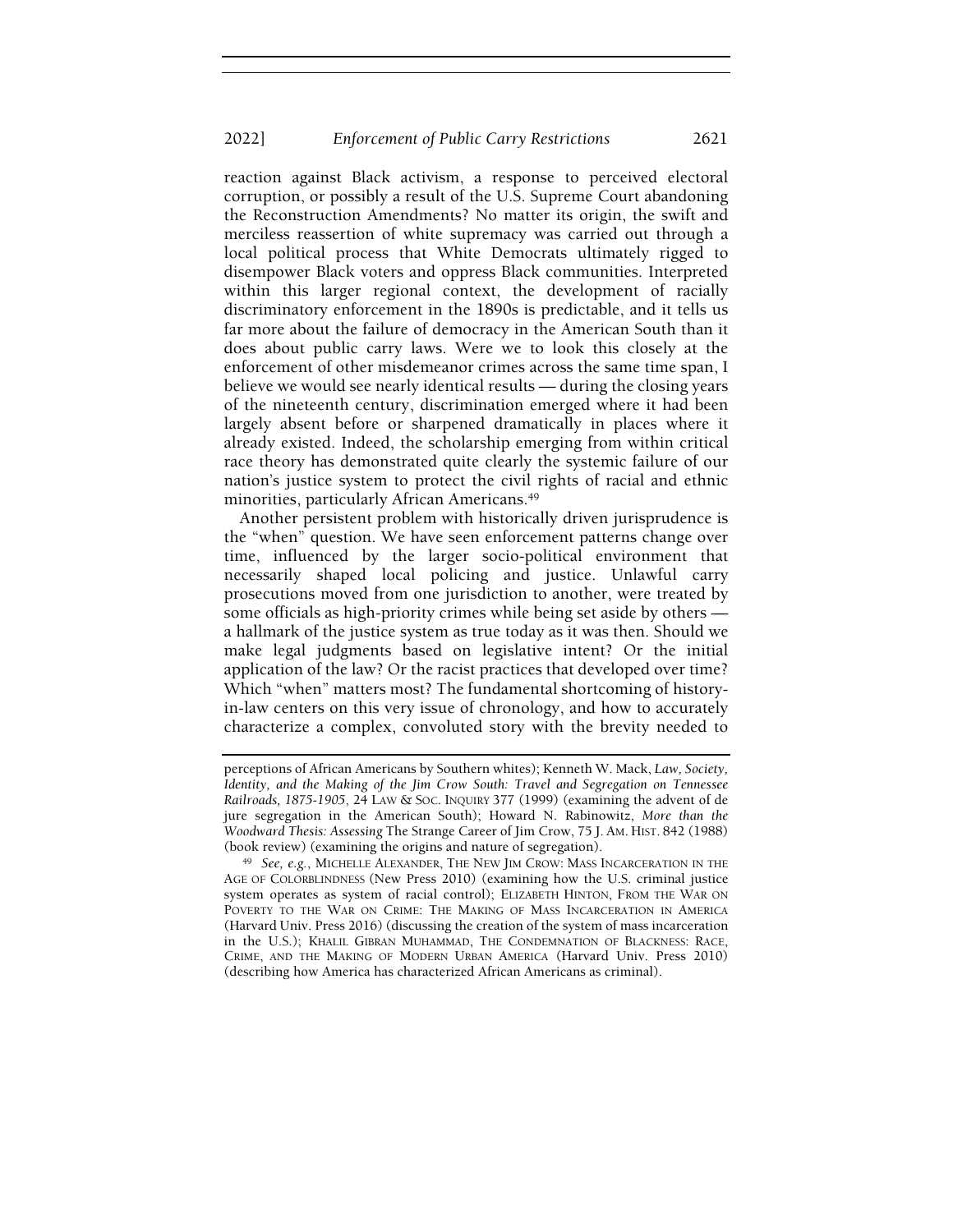keep the judicial process moving. Sadly, the method most used by gun rights advocates is that of freezing the story at its most convenient time, or flattening the complexities to suit their argument. In the end, History as a jurisprudential lodestar poses as many problems as it resolves; it can show us how laws and customs came to be, but it cannot shine a light on where we are headed — we have to look to the future, not the past, to do that.

I will conclude with my own humble opinion, and my most significant takeaway from years spent studying the history of gun and weapon regulation. The nineteenth-century Americans whose jurisprudential mentality Heller claims to safeguard did not see the Second Amendment as a roadblock to sweeping state regulation of the weapons most likely to be used in the commission of crimes. These ambitious, risk-taking, forward-thinking Americans looked to their governments for bold and creative solutions to the new problems posed by life in an industrial age. They funded the construction of railways, bridges, and sanitation systems that we still use today, and in Texas they built and expanded commercial centers that still define exurban life in the Lone Star State. Yes, nineteenth-century Americans (and southern ones in particular) disagreed at times about the meaning and scope of the Second Amendment; and yes, they carefully phrased their statutes so as not to deny the right of self-defense during what they dubbed "a difficulty." But they did not see themselves as powerless to act, nor did they see the law or the constitution as frozen in time. If we want a history-focused jurisprudence, maybe we should listen to them a little more closely.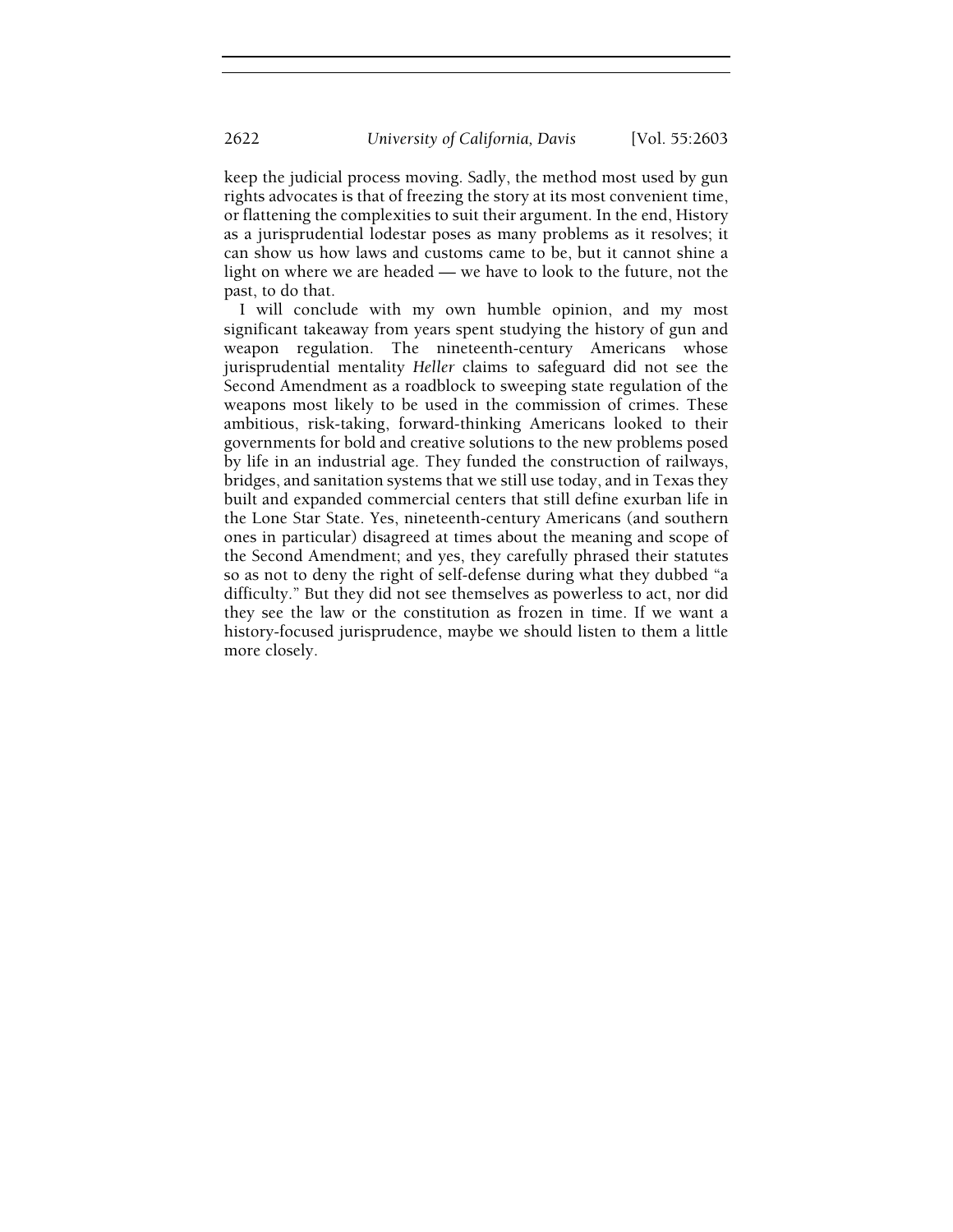#### 2022] Enforcement of Public Carry Restrictions 2623

APPENDIX: BIBLIOGRAPHY OF ARCHIVAL SOURCES

#### County Records Consulted for Enforcement Dataset

Fayette County Records, LaGrange, Texas. Office of the District Clerk of Fayette County. District Court Minutes, vols. K-M (1867–1877). Office of the County Clerk of Fayette County. Judge's State Docket, vols. 1-6 (1872–1933). Bar State Docket (1872–1879). Bar Criminal Docket (1888–1894). Office of the County Judge of Fayette County. Justice Court Criminal Docket, Precinct 1 (1877–1880, 1883–1893, 1899–1901). Justice Court Criminal Docket, Precinct 6 (1899–1902). Justice Court Criminal Docket, Precinct 7 (1881–1890, 1893–1904). Justice Court Criminal Docket, Precinct 8 (1890). Justice Court Criminal Docket, Precinct Unlisted (1889–1897, 1893– 1895, 1895–1897, 1897–1899). Jefferson County Records, Beaumont, Texas. Office of the County Clerk of Jefferson County. County Court Criminal Minutes, vol. 1 (1897–1915). Criminal Judgment Book (1910–1915). County Court Criminal Index, (1914–1953). Jefferson County Records, Sam Houston Regional Library and Research Center, Liberty, Texas. Justice Court Criminal Docket, Precinct 6 (1908–1915). Justice Court Civil and Criminal Docket, Precinct 1 (1874–1876). Justice Court Criminal Docket, Examining Trials, Precinct 1 (1895– 1902). Justice Court Criminal Docket, Examining Trials, Precinct 1 (1921– 1925). Liberty County Records, Sam Houston Regional Library and Research Center, Liberty, Texas. Justice Court Criminal Docket, Precinct 1 (1870–1875). Justice Court Criminal Docket, Precinct 8 (1912). McLennan County Records, McLennan County Archives, Waco, Texas.

Justice Court Criminal Docket, Precinct 1 (1901–1903). Justice Court Criminal Docket, Precinct 3 (1894–1904). Justice Court Criminal Docket, Precinct 5 (1896–1900). County Court Criminal Fee Book, vols. K-W (1897–1930).